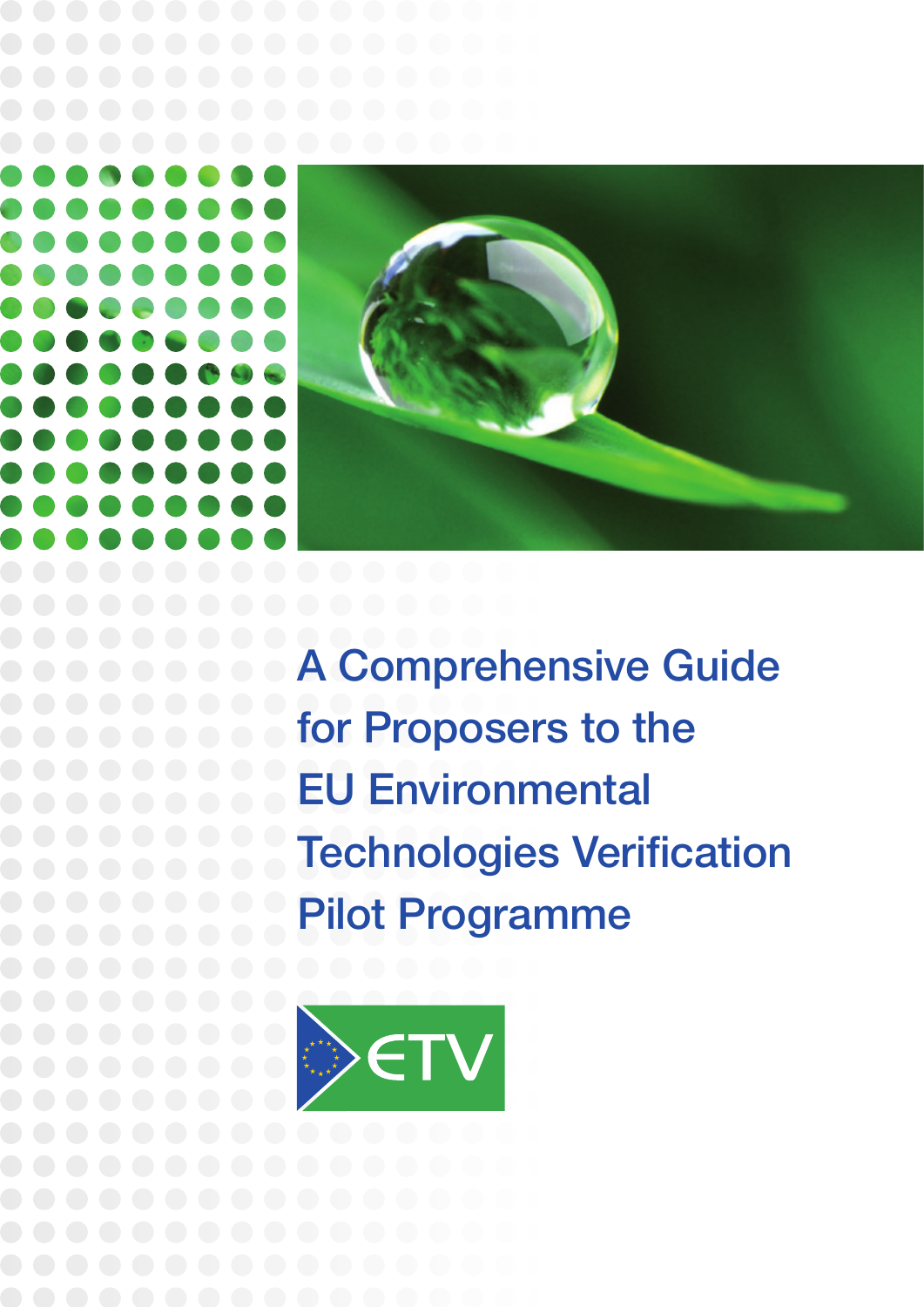# Foreword: EU ETV Pilot Programme TABLE OF CONTENT

Breaking into the market with innovations can be a significant challenge since innovations by definition cannot show a successful track-record. Without credible information about innovative technologies, potential purchasers are unsure whether or not to trust the claims made about the performance. In consequence, manufacturers and vendors face serious difficulties offering their innovative, potentially excellent technologies on the market due to an inaccurate assessment of their risks, benefits and limitations. This in turn creates a disincentive to further technological development, in particular by SMEs.

In order to improve the penetration of innovative environmental technologies into the EU and eventually global markets, the European Commission together with the Member States launched the EU Environmental Technologies Verification pilot programme (ETV) in December 2011. The primary goal of this initiative is to provide independent and credible information on new environmental technologies, by verifying that performance claims put forward by technology developers and vendors are complete, fair and based on reliable test results. The confirmed performance claim is presented in a form of a Statement of Verification which can be used by the vendor or manufacturer in their marketing efforts and help building a trustworthy business relationship with potential customers and investors.

As a market tool, ETV has the following threefold objective:

# 2. Being verified under the EU ETV Programme: the verification procedure step by step

- Step 1: Checking the eligibility of your technology
- Step 2: Developing an ETV proposal file
- Step 3: Describing the technology for verification
- Step 4: Claiming technology performance prepa performance parameters
- Step 5: Entering into a verification agreement m
- Step 6: Drafting the specific verification protocol
- Step 7: Final data assessment and verification
- Step 8: The verification report and Statement of Verification

### 3. Verification completed – what's next?

- 3.1 Providing proposer's feedback
- 3.2 When changes are made to the verified te
- 3.3 In case of complaints

### 4. Using verifications in marketing at home, in Europe and globally 26

- 4.1 When FTV is most beneficial for marketing
- 4.2 How ETV helps unlocking your global export at joint and co-verifications

### 5. Appendices

- Appendix 1: List of national contact points and we the EU ETV Pilot Programme
- Appendix 2: List and websites of other ETV Program

## Afterword: The AdvanceETV Project



|             | 4      |
|-------------|--------|
| ology?      | 5      |
|             | 5      |
| dates?      | 5      |
| ation under |        |
|             | 7      |
|             | $\sim$ |

|                               | 9  |
|-------------------------------|----|
| for an ETV procedure          | 9  |
|                               | 10 |
|                               | 11 |
| aring realistic and ambitious |    |
|                               | 11 |
| ain considerations            | 14 |
|                               | 15 |
|                               | 21 |
| /erification                  | 22 |

|                    | 24 |
|--------------------|----|
|                    | 24 |
| echnology          | 24 |
|                    | 24 |
| rope and globally  | 26 |
| g your technology  | 26 |
| oort potential:    |    |
|                    | 27 |
|                    | 28 |
| ebsites for        |    |
|                    | 28 |
| ammes in the world | 28 |
|                    | 29 |

- » To help technology manufacturers, especially SMEs, to market their eco-technologies by providing credible evidence about the performance the technologies, in order to convince purchasers (and investors) of their merits;
- » To assist technology purchasers (public or private) to select the performing eco-technologies fitting their needs, by providing information on which they can base their purchasing decisions, i.e. an ETV system widely recognised as scientifically valid and acceptable as evidence in tendering and purchasing procedures;
- » To facilitate the implementation of public policies and regulations by providing citizens, regulators and decision-makers with solid information on the level of performance achievable by new environmental technologies ready for the market.

Applying for verification under the EU ETV pilot programme is voluntary.

ETV is not a labelling system: it is not based on a pre-defined set of criteria. ETV does not give a pass-or-fail judgment on the performance of technologies and it does not compare technologies, but the information given by ETV should enable purchasers and decision-makers to make the comparisons they think appropriate.

ETV will not substitute the actual testing of a new technology, but will review test results in order to assess the veracity of a given performance claim.

The value added for the technology developer or manufacturer will be the backing of the overall performance claim provided by the ETV process, facilitating recognition of the product across the European Union.

For more information on the EU ETV pilot programme visit: http://ec.europa.eu/environment/etv

# Introduction to the quide

# 1. Is EU ETV the right programme for your techno

- 1.1 Who may apply?
- 1.2 Which technologies are verification candidates
- 1.3 When is your technology ready for verification the EU ETV Pilot Programme?
- 1.4 Where to apply? 8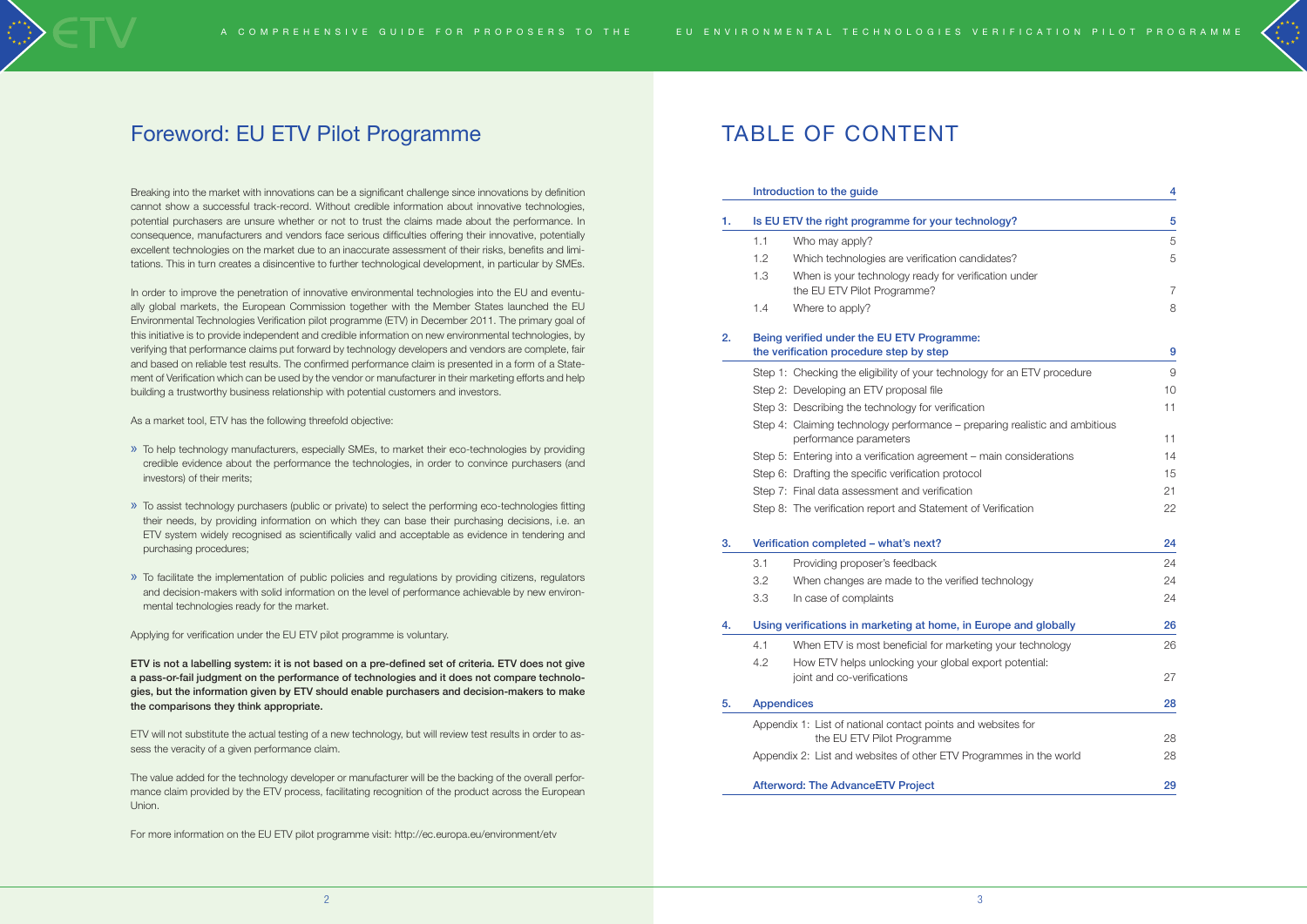The aim of this document<sup>1</sup> is to provide proposers, especially Small and Medium-sized Enterprises (SMEs), with some guidance on how to smoothly go through a verification process under the EU ETV Pilot Programme. The guide explains the steps of the procedure and indicates the roles and responsibilities of the proposer associated with them. Description of the individual steps has been supplemented with some practical examples and recommendations enabling the proposer to better understand the requirements of the verification procedure.

The reference document of the EU ETV Pilot Programme which has been used to draft this guide is the General Verification Protocol (GVP)<sup>2</sup>. It should be always referred to in case of doubts. The GVP describes the principles, the general ETV procedure to be followed when verifying an individual environmental technology and the main actors involved in the verification process including their roles and responsibilities. The GVP is accompanied by appendices which include templates for ETV documents to be used in individual verifications. They are also referred to in this guide. The GVP is available in English from the EU ETV Pilot Programme web site (http://ec.europa.eu/environment/etv). Other linguistic versions are in preparation. For more information on ETV in Member States, consult the national ETV contacts and web sites listed in Appendix 1.

We hope that this guide will be helpful for proposers supporting the decision and preparation for verification under the EU ETV Pilot Programme and will eventually lead to a successful completion of the procedure.

The objective of the EU ETV Pilot Programme is to help developers and manufacturers of environmental technologies market their innovative solutions. Indeed, the process has been designed to serve this purpose, however there are some cases in which ETV will be of little or no added value. Therefore, prior to any efforts dedicated to preparing for verification, it is worth considering if ETV is the right programme for your technology. This chapter includes key issues proposed for considerations before entering into a EU ETV Pilot Programme.

# Introduction to the guide 1. Is EU ETV the right programme for your technology?

Verification under the EU ETV Pilot Programme is neither a pass or fail system nor a certification against a set of predefined criteria or standards giving e.g. a CE-marking. Instead, it is a dynamic process involving the proposer as much as the entities responsible for the verification tasks aiming at:

- an independent proof of verifiable performance parameters;
- a way to validate innovative technological features which satisfy specific user needs;
- a tool to demonstrate an added value for the environment.

Verification under ETV is concerned with the technical design of a technology, not with the production series of industrial products.

### 1.1 Who may apply?

Candidate technologies for verification under the EU ETV Pilot Programme can be proposed by any legal entity or natural person established in or outside the European Union. The proposer can be a technology developer, manufacturer or its authorised representative. If the technology manufacturers concerned agree, the proposer can be another stakeholder undertaking a specific verification programme involving several technologies (e.g. as part of pre-procurement procedures).

# 1.2 Which technologies are verification candidates?

A candidate technology for verification under EU ETV Pilot Programme should be an innovative environmental technology ready for market uptake, whose performance characteristics are not fully covered by existing regulations/standards, and for which an independent validation of environmental performance will help building purchaser's trust thus accelerating its market penetration. The EU ETV Pilot Programme is intended for use in a business-to business context.

Environmental technologies are all technologies (products, processes and services) whose use is less environmentally harmful than relevant alternatives.



<sup>1</sup> This document has been developed in the framework of the EU FP7 project AdvanceETV. More information on this project is presented in the afterword to this quide.

<sup>2</sup> General Verification Protocol Version 1.0 – December 15th, 2011, http://ec.europa.eu/environment/etv/pdf/gvp.pdf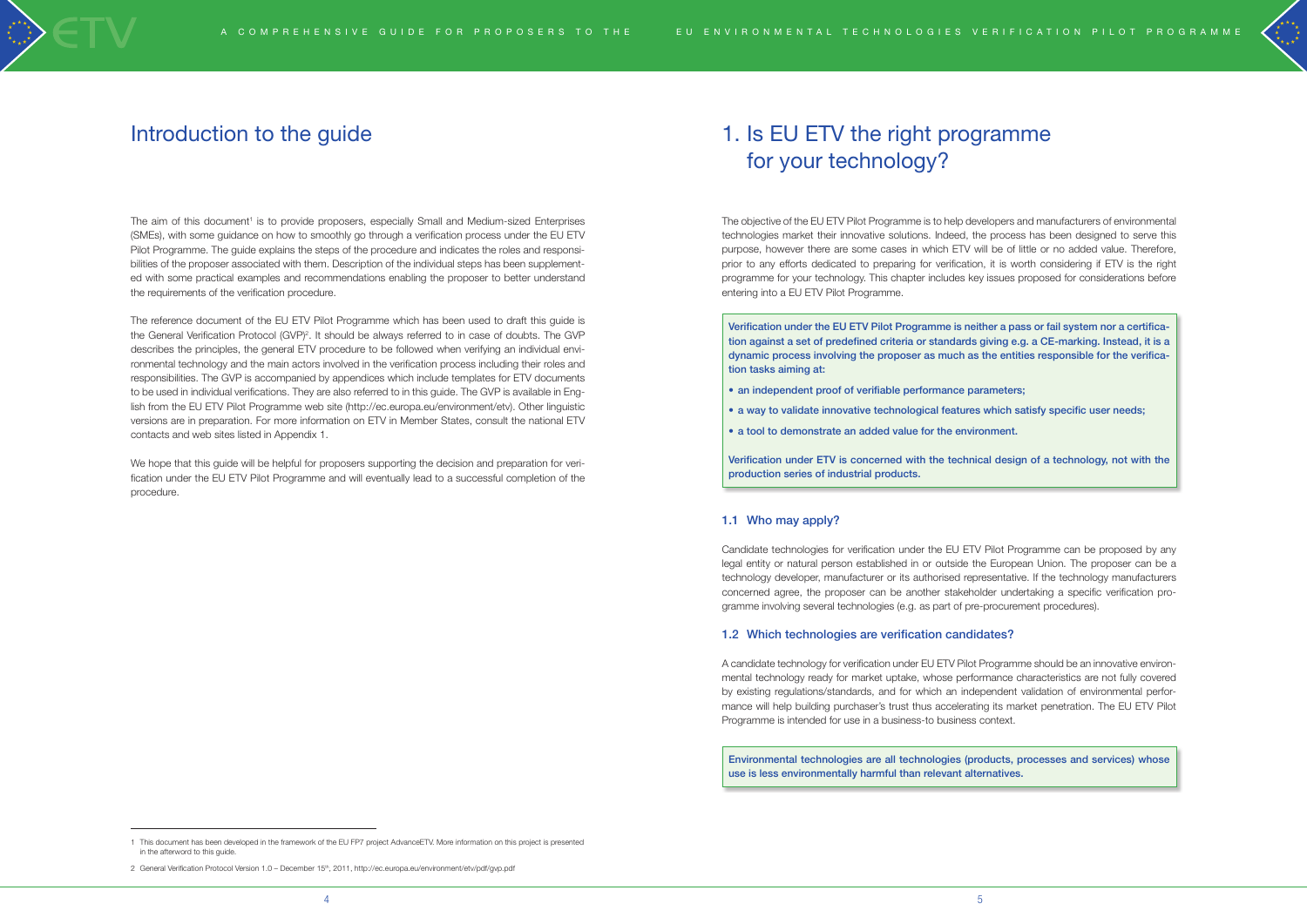A premature entrance to an ETV procedure may be associated with the following risks:

- » the definition of verification parameters and testing requirements may take more time if the performance achievable or testing methods are not known in detail and/or not documented;
- » when the testing phase of a technology is completed, the obtained test results may turn out not as promising as originally claimed making the Verification Statement less useful or even harmful for marketing of the technology.
- » if the technology is modified based on lower than expected test results, the verification procedure (or at least the testing phase) has to be repeated from the beginning, which is a waste in time and money;



| r ready for commercialisation                                                                     |
|---------------------------------------------------------------------------------------------------|
| <u>ailable</u>                                                                                    |
| ial change affecting its performance<br>nology on the market i.e. the next<br>tested and verified |
| t                                                                                                 |

A technology can be verified under the EU ETV Pilot Programme when it meets all of the following criteria:

- » it presents sufficient level of technological innovation in terms of design, raw materials involved, production process, use, recyclability or final disposal, when compared with relevant alternatives;
- » is ready for commercialisation or is already commercially available (see also section 1.3);
- » shows potential to meet user needs and to perform in line with legal requirements;
- » belongs to one of the technology areas listed in the following table.

The technology scope of the EU Pilot Programme includes the following 3 technology areas and within each area to the specific technology groups (applications):

| <b>Technology areas</b>              | Examples of technology groups / applications with illustrative<br>technologies                                                                                                                                  |
|--------------------------------------|-----------------------------------------------------------------------------------------------------------------------------------------------------------------------------------------------------------------|
| 1. Water treatment<br>and monitoring | • Monitoring of water quality for microbial and chemical contaminants<br>(e.g. test kits, probes, analysers)                                                                                                    |
|                                      | • Treatment of drinking water for microbial and chemical contaminants<br>(e.g. filtration, chemical disinfection, advanced oxidation) and<br>desalination of seawater                                           |
|                                      | • Treatment of wastewater for microbial and chemical contaminants<br>(e.g. separation techniques, biological treatment, electrochemical<br>methods, small-scale treatment systems for sparsely populated areas) |
| 2. Materials, waste<br>and resources | • Recycling of industrial by-products and waste into secondary<br>materials, recycling of construction waste into building materials<br>(e.g. reworking of bricks)                                              |
|                                      | • Separation or sorting techniques for solid waste (e.g. reworking of<br>plastics, mixed waste and metals), materials recovery                                                                                  |
|                                      | • Recycling of batteries, accumulators and chemicals<br>(e.g. metal reworking technologies)                                                                                                                     |
|                                      | • Reduction of mercury contamination from solid waste<br>(e.g. separation, waste mercury removal and safe storage technologies)                                                                                 |
|                                      | • Products made of biomass (health products, fibre products,<br>bioplastics, biofuels, enzymes)                                                                                                                 |
| 3. Energy technologies               | • Production of heat and power from renewable sources of energy<br>(e.g. wind, sea, geothermic and biomass)                                                                                                     |
|                                      | • Reuse of energy from waste (e.g. 3 <sup>rd</sup> generation biofuels and<br>combustion technologies)                                                                                                          |
|                                      | • Energy efficiency technologies (e.g. micro-turbines, hydrogen and fuel<br>cells, heat pumps, combined heat and power production, logistics)                                                                   |



a wish that the verification confirms the claimed high performance



# 1.3 When is your technology ready for verification under the EU ETV Pilot Programme?

In terms of technology development stage, a candidate technology for verification under the EU ETV Pilot Programme should be at a "ready to market" phase which means that:

The technology scope of the EU ETV Pilot Programme may be extended in the future to cover further technology areas such as soil and groundwater monitoring and remediation, clean production and processes, environmental technologies in agriculture and air monitoring and air emission abatement.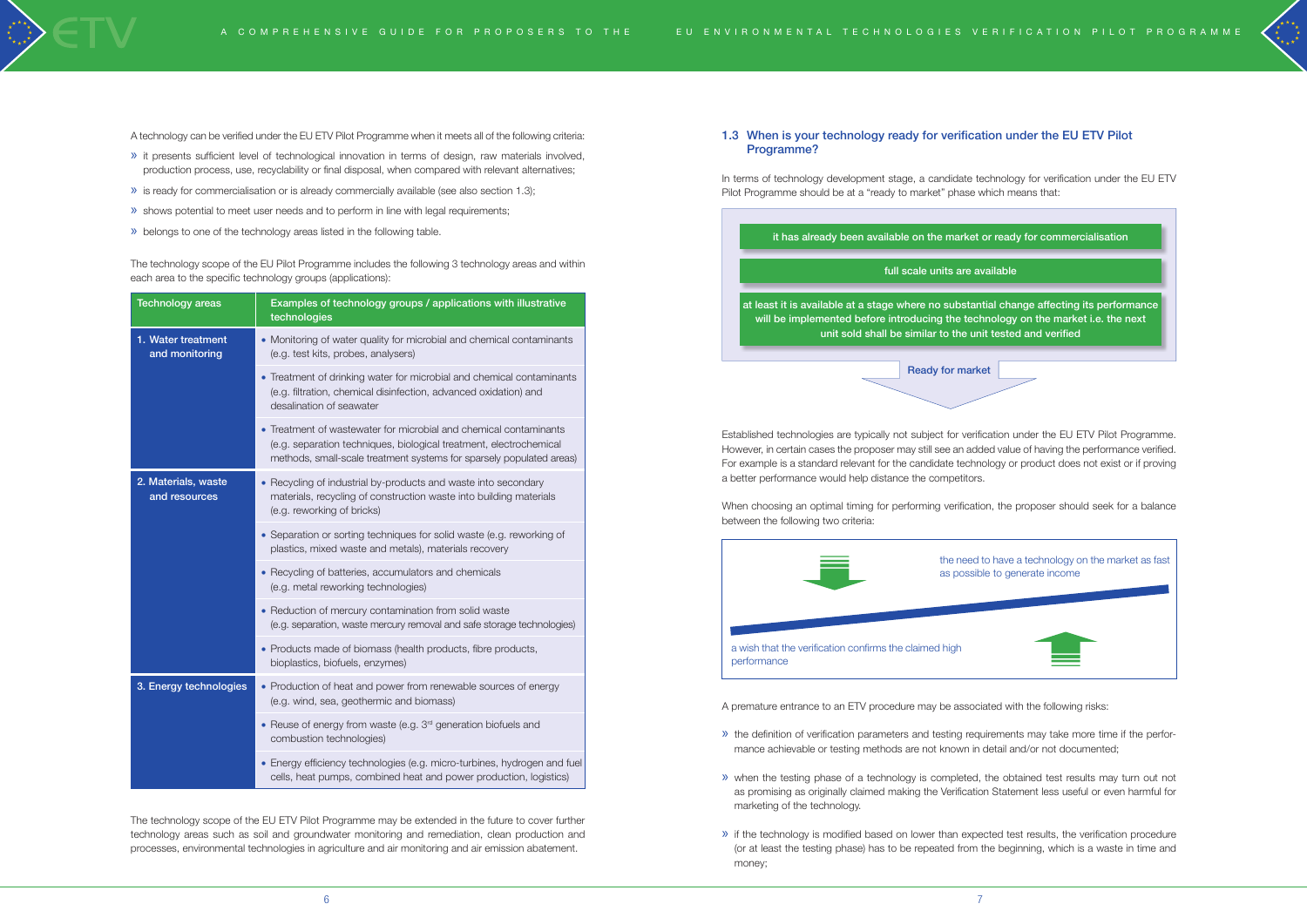

The aim of the chapter is to guide the proposer through the individual steps of the verification procedure. The following sections include some practical examples and hints helping the proposers to understand the key elements of verification and how the proposer is expected to contribute, e.g. defining performance parameters and drafting the claim, agreeing on the verification contract, choosing and interacting with test bodies and analytical laboratories, if relevant. An individual technology presented to the EU ETV Pilot Programme for verification follows the process presented in the Diagram 1. The individual verification steps indicated in the boxes of Diagram 1 are further explained in details in the following sections of this chapter.

» the technology may be more likely to be modified after verification. Unless modifications are minor (refer to section 3.2), the verification report and Statement of Verification are no longer valid. In this case a new ETV procedure needs to be introduced, possibly with simplifications or a quicker process than the first time because the technology is already known by the Verification Body.

It is up to the proposer which Verification Body to choose, in the same country where the proposer is established or in another.

To help eliminate unnecessary risk, the EU ETV Pilot Programme provides for a "quick scan" procedure carried out by the Verification Body to check if a specific technology is a verification candidate. The procedure is further described in section *Step 1: Checking the eligibility of your technology for an ETV procedure.*

### 1.4 Where to apply?

To apply for verification under the EU ETV Pilot Programme, the proposer shall contact a Verification Body which is an organisation accredited as fulfilling the requirements of ISO 17020<sup>3</sup> to perform verifications under the EU ETV Pilot Programme. Each Verification Body is accredited for a specific technological scope, not necessarily covering all technology areas presented in section 1.2. Therefore it is recommended that the proposer should first check with the Verification Body if the technology to be verified falls in the scope of its accreditation. More on this issue is presented in Step 1.

A list of the Verification Bodies together with the technology areas for which they intend to be accredited can be found on the web site of the EU ETV Pilot Programme (http://ec.europa.eu/environment/etv). The proposer may also use national ETV web sites or contacts provided in Appendix 1.

The verification procedures applied by accredited Verification Bodies are robust, transparent and harmonized across the technology areas of the EU ETV pilot programme. This guarantees the credibility and veracity of the verification results and their recognition by the EU and eventually global markets.

# 2. Being verified under the EU ETV Programme: the verification procedure step by step



# Step 1: Checking the eligibility of your technology for an ETV procedure

To check the eligibility of a technology proposed for verification, as a first step, the proposer fills in a quick scan document (a template of this form is included in the General Verification Protocol, the form can be also obtained from the Verification Body), which is then reviewed by the Verification Body.

<sup>3</sup> International Standardization Organisation. General criteria for the operation of various types of bodies performing inspection. ISO 17020. 2012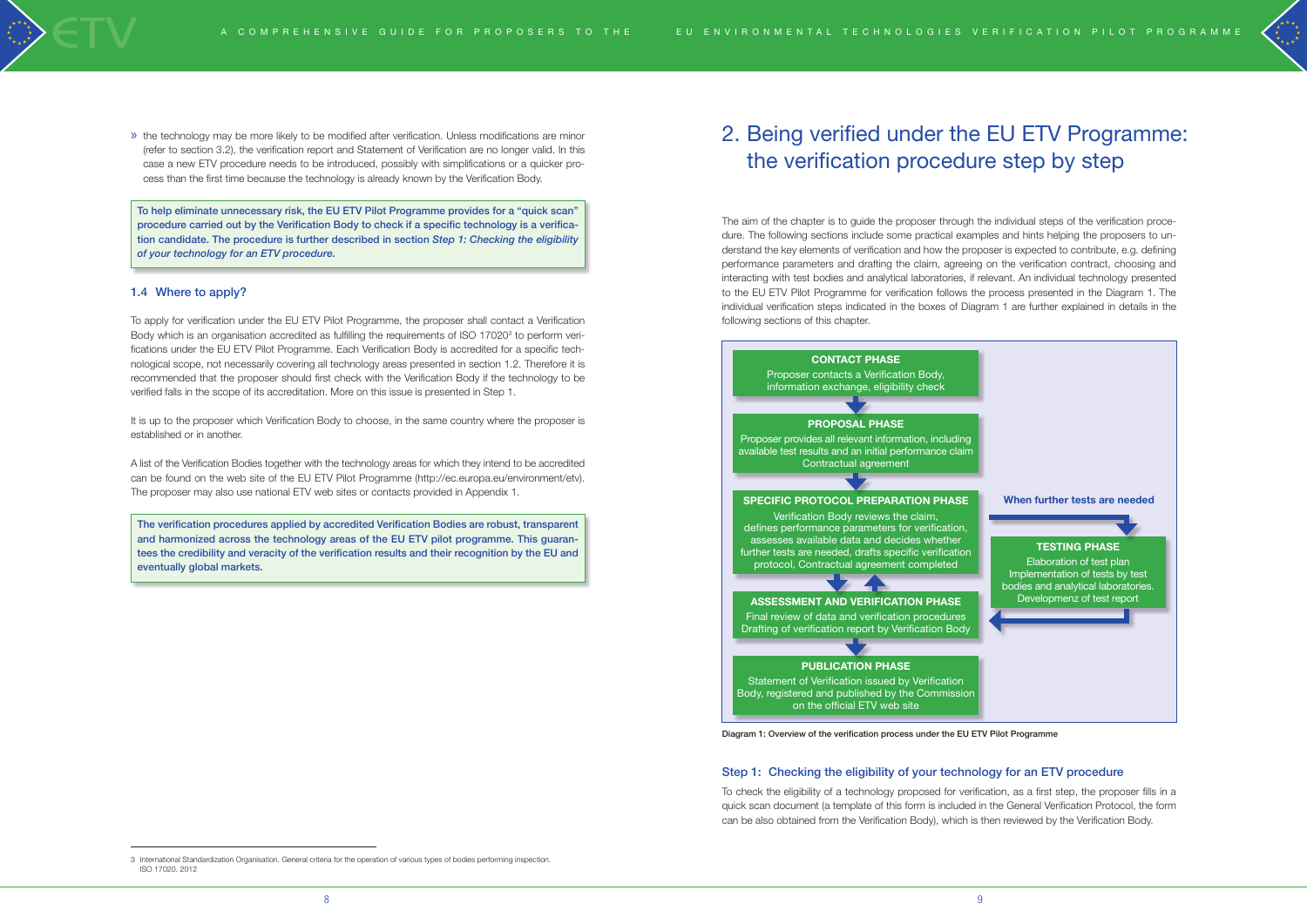

The technical documentation shall make it possible to understand the technology, revise the performance claim and to assess the adequacy of the technology design with the performance claim.

The performance claim and the description of the intended technology application are the most difficult parts of the verification proposal. Therefore, the next sections include some guidance, recommendations and practical examples on how to prepare these two crucial items.

When describing the matrix, the proposer shall refer to the type of material which the technology is intended for.

## Step 3: Describing the technology for verification

» Examples of purpose could be reduction of nitrate concentration, separation of volatile organic compounds, reduction of energy use (MW/kg), bacteria removal to drinking water standards, monitoring of  $NO_{x}$ , improvement of heating value etc. It is important that the purpose describes the claimed one purpose of the candieffect in quantitative terms, e.g. reduction of nitrate concentration in mg  $NO_{3}^-/L$ .

The technical performance parameters proposed in the claim shall refer to the intended application of the technology. The proposer shall therefore describe the application of the candidate technology in terms of matrix, purpose and a set of parameters defining the technical conditions valid for the claimed performance (refer to Step 4).

» Examples of matrices could be soil, drinking water, ground water, cooling water, alkaline degreasing bath, effluent from domestic wastewater treatment plant etc.

Purpose is a measurable property that is affected by the technology. Description of the purpose should indicate the way in which the matrix is impacted by the technology and the quantitative parameters suggested for monitoring and documenting the effect.

# Step 4: Claiming technology performance – preparing realistic and ambitious performance parameters

The initial claim of the technology performance shall be a concise declaration using parameters which are:

- » describing the functioning or performance of the technology in a specified application and under specified operational conditions;
- » related to the technology itself, and not e.g. to the environmental management of the company, to the sources of raw material or to the information provided to users;
- » highlighting the advantages and innovative features of the technology;
- » reflecting potential, direct environmental impacts of the technology in the specified application and under specified operational conditions;
- » to the degree possible including relevant, indirect impacts on the environment from a life cycle perspective;
- » quantitatively verifiable through tests

The following information is required to fill in the quick scan document:

- » description of the candidate technology and its intended application;
- » stage of the technology development i.e. if it is ready for market;
- » initial performance claim expressed by quantifiable parameters;
- » whether the technology has already been verified and the result of this verification;
- » information on available test data relevant for the claim (including testing methods used, in particular if these methods are available, standardized and reproducible and their accuracy).

Review and assessment of the data included in the quick scan document shall allow the Verification Body to assess:

- » if the technology falls in the scope of the EU ETV Pilot Programme;
- » if it is ready for commercialization;
- » if the performance claimed potentially meets the user needs and is in line with legal requirements;
- » if it shows some technological innovation;
- » the relevant technology group;

and to give a first indication about the complexity and range of costs for a full verification excluding the testing costs – estimate for tests shall come from a test body if additional test turn necessary.

Based on the quick scan results, the Verification Body either recommends the technology for a full verification or not.

If the Verification Body is not able to verify the candidate technology due to the fact that it does not fall in the technological scope for which it is accredited, it should assist the proposer to find a Verification Body whose technical scope is likely to include the relevant technology group. It may happen that the competent Verification Body may be in a different country.

### Step 2: Developing an ETV proposal file

Once the eligibility of a technology for verification is confirmed by the Verification Body, the proposer prepares a full ETV proposal. The full proposal consists of the following:

- » contact data of the proposer and the Verification Body;
- » the technical documentation including at least the following elements:
- a general description of the technology,
- conceptual design, user manual and if necessary for understanding, manufacturing drawings and schemes of components, sub-assemblies, circuits, etc.
- descriptions and explanations necessary for the understanding of those drawings and schemes and operation of the technology,
- where relevant, standards or technical specifications applied in full or in part,
- results of design calculations made, examinations carried out etc.,
- test reports if available.
- » the initial performance claim together with the specification of conditions of use or testing under which the claim is applicable and any relevant assumptions made (refer to section Step 4 for details on how to define the performance parameters);
- » the intended application of the technology described in terms of matrix, purpose and technical conditions (refer to Step 3 for details on how to describe the technology application).

In order to prepare the quick scan document the proposer is encouraged to consult the guidance on how to describe the technology and define performance parameters for verification provided in sections Step 3 and Step 4 of chapter 2. The proposer may also ask the Verification Body for assistance to fill in the quick scan form.



When relevant, the proposer may define more than date technology.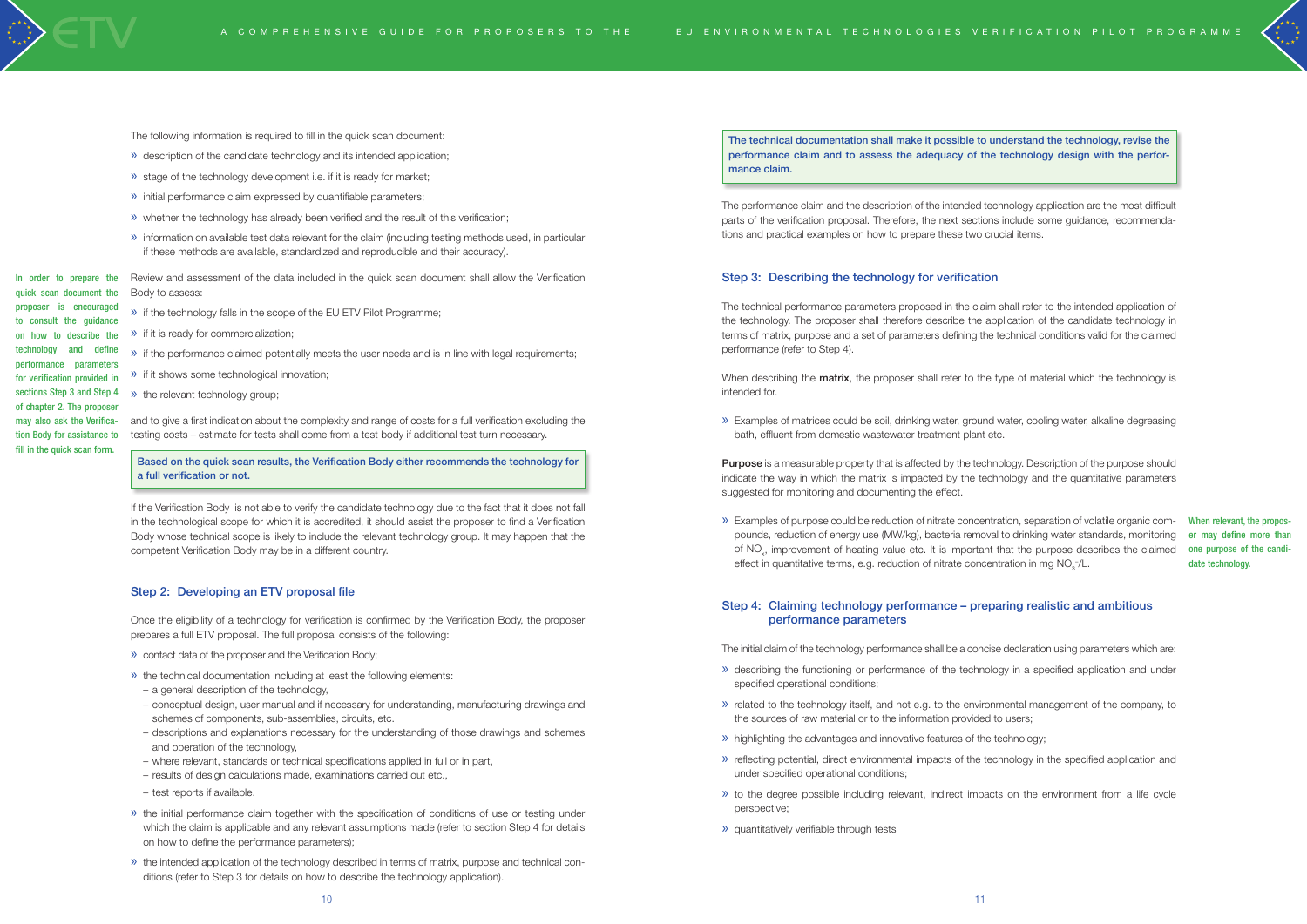- consumption of electricity or other energy (heat);
- use of hazardous substances;
- use of recycled material/raw materials substitutes;
- » Waste generated (biodegradable / recyclable / hazardous, etc);
- » Emissions (air, water);
- » Man-power needed (specific qualifications if any), operating costs: – for operation;
	-
- for maintenance;
- » Impacts on occupational health, user manual;
- » Space, Area:
- as there might be restrictions on height or square-meter in typical applications;
- » Longevity:
	- robustness/vulnerability to changing conditions of use or maintenance;
- » End of life decommissioning and disposal:
- Reusability, recyclability (fully or in part);
- Parts needed to be disposed.

Some of these parameters may be measured through tests, others not. Non-verifiable parameters cannot be considered as part of the verified claim at the end of the verification process, but they may however be added to the Statement of Verification, for information only and under the sole responsibility of the manufacturer if they contain information important and useful for the user. A complete performance claim could for example include not only high cleaning rate and high energy efficiency, but also costly and/or environmentally risky decommissioning. The opportunity to include other parameters, verifiable or not, should anyhow be discussed with the Verification Body during the verification process.

The technical performance parameters of the initial claim are used as the starting point for preparing the final performance parameters during the verification.

The table below illustrates how an initial performance claim of a candidate technology representative for the three EU ETV Pilot Programme technology groups may look like.

The initial performance claim should be ambitious yet realistic and should include the unique features of the technology which distinguish it on the market. Moreover, the performance claimed for a given technology should reflect the market requirements for the specified application and operational conditions.

To include features that distinguish the technology on the market and meet market demands, different types of performance parameters should be considered. In most cases, only few parameters of the listed below will be relevant. The following list of parameters examples is adopted from the Generic Verification Protocol.

- » performance parameters, i.e. the main claims related to the purpose of the technology as defined in Step 3: what are the benefits of the technology, there might be more than one, e.g. when recycling hot water not only the water quality might be relevant, but also the amount of energy/heat recovered;
- » operational parameters for the technology (always relevant), i.e. measurable parameters that refer to the application of the technology specified in Step3 which define the conditions under which the technology performs as claimed e.g. production capacity, concentrations of non-target compounds in matrix, temperature range, pH range, other pre-requisites; they also define the conditions under which the verification and tests will be carried out;
- » technical or legal reference values (to comply or perform better than a certain limit value will be crucial for some applications):
- specific parameters to be reached by the targeted application on targeted markets (can be different in different countries);
- compliance with industrial or ISO standards in the field of application, compliance with specific needs of technology users (niche markets);
- » parameters referring to the required use of resources for operation:
- consumption of water (e.g at which quality);
- consumption of electricity or other energy (heat);
- consumables, e.g. chemicals, used during operation;
- use of hazardous substances;

The table below gives an example of relevant parameters specific to the functioning of a candidate monitoring and water cleaning technology which may also reflect its advantages and innovative features:

| Monitoring technology                       | Water cleaning technology       |
|---------------------------------------------|---------------------------------|
| • Limit of detection                        | • The achieved cleaning effects |
| • Range of application                      | • Variation of effects          |
| • Precision (repeatability/reproducibility) | • By-product formation          |
| • Trueness                                  | • Residual chemical             |
| $\bullet$ Robustness                        |                                 |

Other parameters which may be relevant relate to environmental impacts considered in a life-cycle perspective and/or may be important for the user. Below are examples of these parameters:

- » Parameters referring to the required use of resources for production of the equipment/technology itself:
- consumption of raw materials (e.g. steel used in construction; this parameter may also be combined with the end of life and decommissioning parameters in the context how much steel was used for production and how much can be recovered);

| ETV technology area                                    | <b>Water treatment</b>                                                               | <b>Energy technology</b>                                                                                                          | <b>Materials and</b><br>resources                                  |
|--------------------------------------------------------|--------------------------------------------------------------------------------------|-----------------------------------------------------------------------------------------------------------------------------------|--------------------------------------------------------------------|
| <b>Example of</b><br>technology                        | <b>Disinfection</b><br>technology                                                    | Solar air heater                                                                                                                  | <b>Biomass processing</b>                                          |
| <b>Matrix</b>                                          | Industrial process water                                                             | Indoor air / climate                                                                                                              | Manure fibres                                                      |
| <b>Purpose</b>                                         | Disinfect water for<br>reuse in industry                                             | Ventilate/heat/dry<br>e.g. a summer house                                                                                         | Improve dry matter<br>content in manure<br>fibres for better reuse |
| <b>Example of claimed</b><br>performance<br>parameters | Removal of 99,9 %<br>of bacteria                                                     | Average air flow<br>60 m <sup>3</sup> /h, 5 %<br>lower indoor air<br>relative humidity                                            | Dry matter content<br>in outlet of 90 %                            |
| Operational<br>parameters                              | Conductivity above<br>$250 \mu S/m$ and<br>ambient temperature<br>$5 - 35^{\circ}$ C | Temperature,<br>air volume flow rate<br>and solar radiation.<br>All as under standard<br>Northern European<br>weather conditions. | Energy balance close<br>to zero or positive                        |

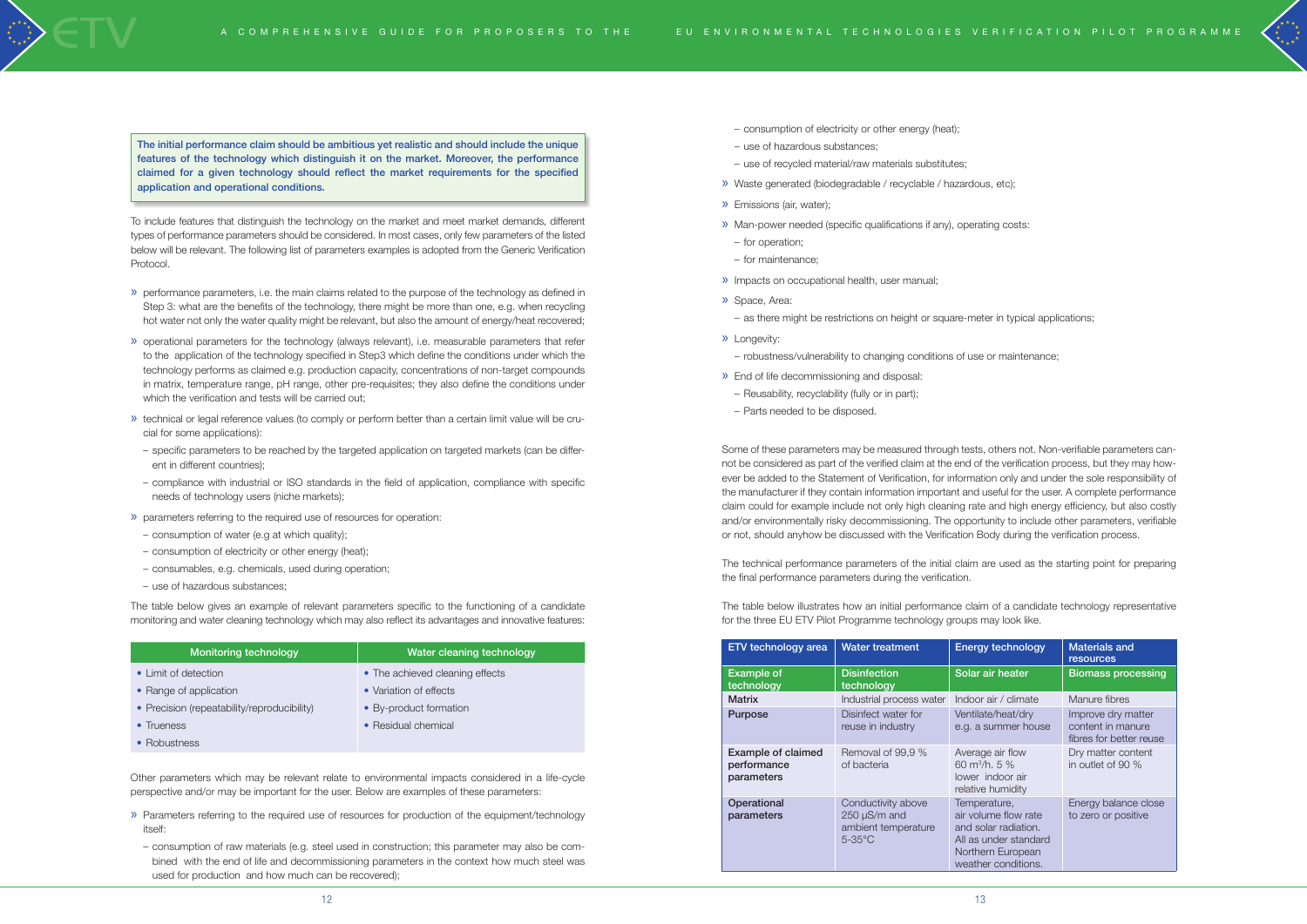

The proposer may withdraw from the verification procedure at any step if he decides so. Therefore the contract should include provisions regulating a withdrawal procedure.

It should be noted that the verification contract in general does not include the cost of tests. If the Verification Body, after assessment of existing test data, decides that additional tests are needed, it is up to the proposer, in agreement with the Verification Body, to choose an appropriate testing body (and, where relevant, analytical laboratory) and to conclude another contract with the testing body. In some cases, the same organisation can act as Verification Body and as testing body, but this does not create an obligation for the proposer to conclude both contracts with this organisation.

- verify the technology as indicated in the contract;
- • develop a specific verification protocol, including requirements on test methods and test data quality;
- develop a verification report and a Statement of Verification;
- advise the proposer, in particular as regards the performance claim, choice of testing body, use of the Statement of Verification, within the limits of independence.

The Specific Verification Protocol serves as a basis for executing the verification activities of the candidate technology. The protocol is drafted by the Verification Body and involves a number of the following sequential activities:

# **Typical obligations of the proposer under the contract for verification include:**

- providing information enabling full understanding of the technology;
- providing comments to the developed documents as requested:
- providing training to the test body on the operation of the candidate technology;
- providing an adequate number of units of a technology/product for testing, etc.

## **Typical obligations of the Verification Body under the contract for verification include:**

Throughout the entire verification process, the Verification Body is obliged to observe professional secrecy with regard to all information obtained in carrying out their tasks during verification activities.

# Step 6: Drafting the specific verification protocol

- » revision of the initial performance claim submitted by the proposer. This is the most essential part of drafting the specific verification protocol as it sets up the background for the next subsequent actions;
- » drafting the specific verification protocol document;
- » assessment of the existing data provided by the proposer in the proposal file;
- » assessment if additional tests are needed linked with the testing phase activities, if required.

Below each of these activities is described in more details with an indication of corresponding roles and responsibilities of the proposer.

- Intellectual Property Rights e.g. ownership or control over the technology must be guaranteed by the proposer, he will also retain all rights to the technology and all technical data produced during the verification. The Verification Body will retain all rights to the verification process, protocols, plans, methods and procedures developed by it;
- $\blacksquare$  information and communication principles between the proposer and the Verification Body including also notification on the changes to verification conditions if such occur;
- $\blacksquare$  specification of proposer's and Verification Body's obligations under the contract for verification;
- $\blacksquare$  a schedule for the verification procedures;
- $\blacksquare$  rules and statement on the use of the ETV report;
- $\blacksquare$  rules statement on the use of the Statement of Verification and FTV logo;
- $\blacksquare$  description of limitations for the use of the verification results e.g. a statement that the verification results reflect the performance of the technology at the time and under the conditions of verification and thus cannot be understood as guaranteeing the same level of performance in future or under other conditions;
- $\blacksquare$  reporting for feedback of the impact (environmental, economic and other benefits in term of corporate image, market access etc.) of ETV by the proposer;
- $\blacksquare$  terms and conditions for withholding the verification procedure or withdrawal of parties from the verification process;
- $\blacktriangleright$  terms and conditions for payment;
- $\blacksquare$  legal regime applicable and competent legal authorities in the case of a dispute related to the verification procedure;
- $\sqrt{\phantom{a}}$  confidentiality issues.
- $\blacksquare$  liability issues.



### Step 5: Entering into a verification agreement – main considerations

Before the full verification process is initiated, the proposer enters into a contractual agreement with the Verification Body to carry out the verification activities under the EU ETV Pilot Programme.

The contracting procedure may consist of one or more steps depending on the complexity of the verification procedures which shall be performed to verify the claim.

In some cases parts of the verification contract may need to be revised after elaborating the specific verification protocol i.e. after definition of the application and performance parameters, requirements on the test design and data quality, and assessment of existing data. In such cases, the proposer and the Verification Body may conclude a contract only to perform the first activities and leave the remaining parts for another contract. Alternatively the contract may be revised after performing the first activities.

The contract may also include the initial verification phase a posteriori i.e. contact, proposal and eligibility check, quick scan report, if the commercial policy of the Verification Body provides so. In many cases however, the initial phase is covered by other funding sources (public support) and therefore not included in the verification contract.

The ETV General Verification Protocol provides a template which can be used to draft such a contractual agreement, nevertheless it should be indicated, that specific provisions or modifications to this template may apply which result from national regulations, internal rules of the Verification Body or upon the request of the proposer.

However, based on the analysis of the quick scan document the Verification Body may already be able to provide a first rough cost estimate of the test to be performed. This estimate is useful for the proposer tp plan for the total costs of the project, but the estimate for tests will anyhow need confirmation by the testing body.

Beside the description of the candidate technology, below is a check list of issues which a verification contract should include: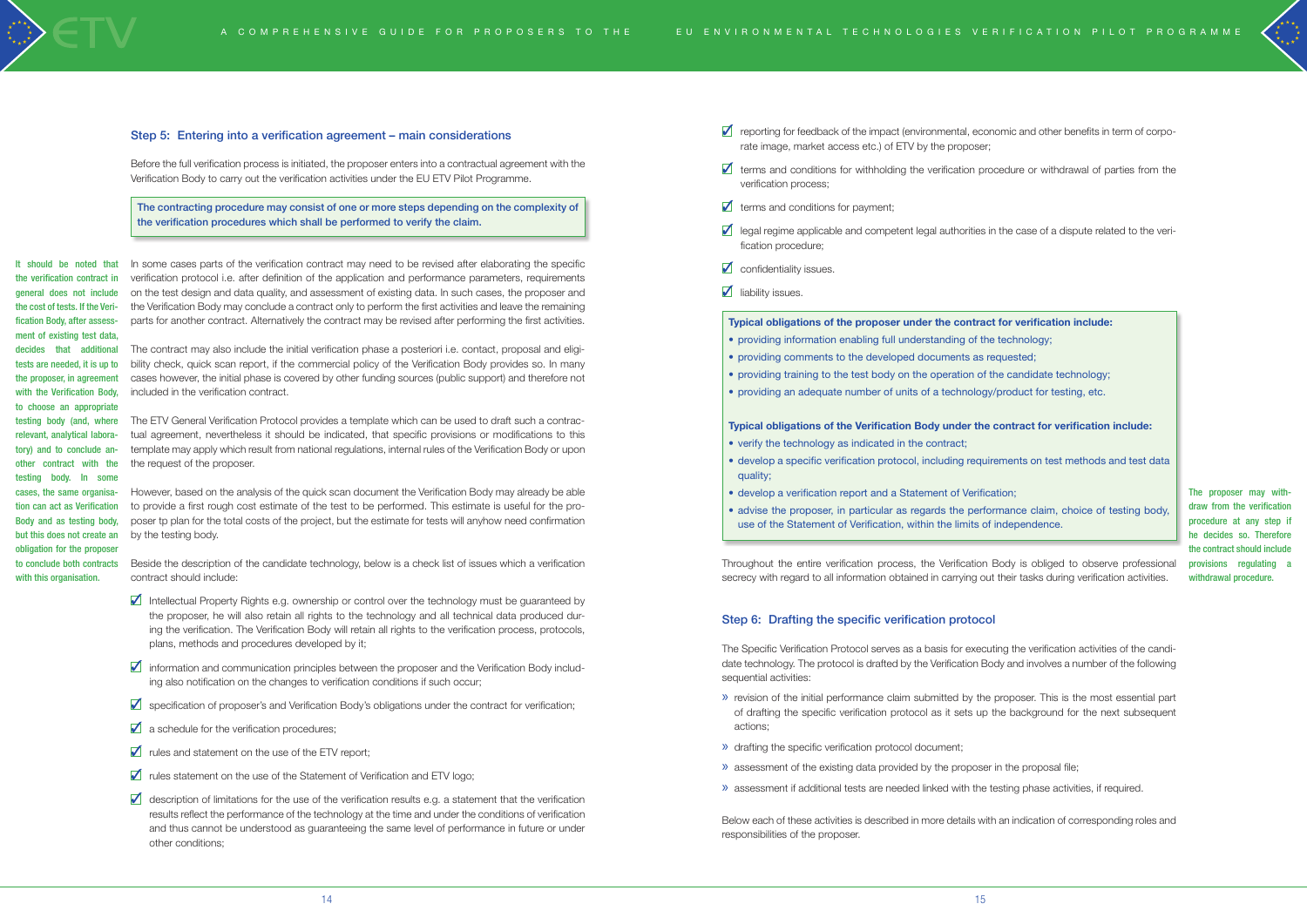During the claim revision phase carried out by the Verification Body the proposer is requested to comment and approve to the modifications of the performance parameters proposed by the Verification Body as a part of the Specific Verification Protocol approval.

## Initial claim revision: are the initial claimed parameters relevant, complete and properly expressed?

The technical performance parameters proposed in the initial claim together with the description of the intended application are reviewed by the Verification Body in order to ensure that the parameters are verifiable, able to be proven with an adequate precision, and that the specified operational conditions are consistent with the professional practices observed for a given technology area and the technology application.

When reviewing the claimed parameters the Verification Body will take into account the following:

- » if the parameters are relevant and complete to meet the users' needs for this application (e.g. some additional parameters may need to be included in the claim to describe the environmental aspects of the technology or an expected result from the application);
- » if there is a need to supplement the set of the performance parameters with some additional parameters which may be non-verifiable but may be relevant for the user to help him make an informed choice (e.g. a drinking water disinfection technology may allow to achieve an extra purity level of drinking water, however this process may be more energy consuming, so the energy parameter should be provided as an additional information);
- » if the claimed performance meets the requirements imposed by a regulatory framework specific for the candidate technology (e.g. if a standard giving relevant performance parameters for the technology under verification and its verified application is available, reference to this standard can replace the precise definition of the performnace parameter);
- » how does the claim refer to the state of the art performance of similar technologies so as to enable useful comparison where relevant (e.g. knowledge of comparable technologies and users' needs may indicate that a given parameter could be expressed differently);
- » if the parameters are quantitatively verifiable and expressed in a specific and unambiguous way using absolute measurable figures;
- » if the specified operating conditions valid for the claimed performance are described in a relevant and adequate way;
- » if similar technologies were verified under the EU ETV Pilot Programme or another ETV programme or similar schemes, the parameters used for the old verifications should be considered for inclusion in the new verification protocol where relevant.

The table below shows how an initial performance for a disinfection technology may evolve after the revision:

|                                          | <b>Initial claims</b>                                                      | <b>Revised claims in</b><br>specific verification<br>protocol                                                                             | <b>Comments</b>                                                                                                                                                                                                                                                                                               |
|------------------------------------------|----------------------------------------------------------------------------|-------------------------------------------------------------------------------------------------------------------------------------------|---------------------------------------------------------------------------------------------------------------------------------------------------------------------------------------------------------------------------------------------------------------------------------------------------------------|
| <b>Example of technology</b>             |                                                                            | <b>Disinfection technology</b>                                                                                                            |                                                                                                                                                                                                                                                                                                               |
| <b>Matrix</b>                            | Industrial process water                                                   | Industrial process water                                                                                                                  |                                                                                                                                                                                                                                                                                                               |
| Purpose                                  | Disinfect water for<br>reuse in industry                                   | Disinfect water for<br>reuse in industry                                                                                                  |                                                                                                                                                                                                                                                                                                               |
| Examples of<br>performance<br>parameters | 1) Removal of 99,9 %<br>of bacteria                                        | 1) Removal of 99,9 %<br>of bacteria<br>2) Chloride in output<br>$< 0.5$ mg/L<br>3) Trihalomethanes in<br>output $< 100$ µg/L              | 2) For some purposes<br>it is required that the<br>output water fulfils<br>the drinking water<br>criteria of 0.5 mg<br>chloride/L<br>3) During the treatment<br>process there is risk<br>for formation of<br>tri-halomethanes.<br>The listed criterion<br>is a standardised<br>EU drinking water<br>criterion |
| Operational parameters                   | 1) Conductivity above<br>250 µS/m<br>2) Ambient temperature<br>$5 - 35$ °C | 1) Conductivity above<br>250 µS/m<br>2) Ambient temperature<br>$5 - 35^{\circ}$ C<br>3) Chloride in input<br>above 15 ppm                 | 3) Conductivity and<br>chloride often follow<br>each other, but after<br>revision of the tech-<br>nology is was clear<br>that a certain level<br>of chloride needs<br>to be controlled<br>separately.                                                                                                         |
| Additional parameters                    |                                                                            | User manual: is the<br>maintenance process<br>fully described in the<br>user manual<br>Occupational health<br>and environmental<br>impact | Information relevant<br>for user                                                                                                                                                                                                                                                                              |

Claiming technology performance under the EU ETV Pilot Programme is a dynamic process. The claim may evolve during the whole verification process e.g. the performance limits may change, further modifications of the parameters may also take place e.g. as a result of testing or the assessment of the exiting test data provided by the proposer.

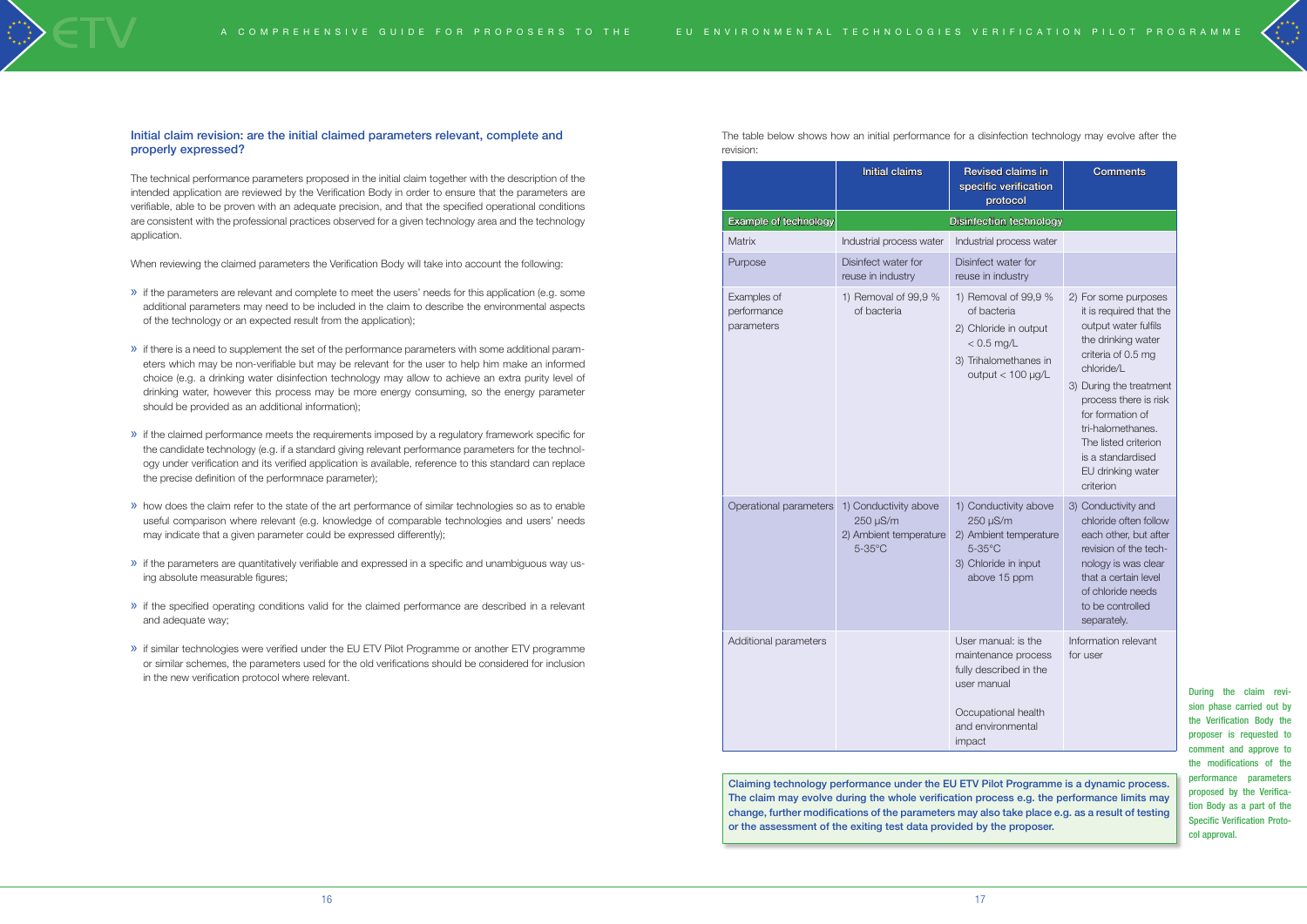

When drafting the Specific Verification Protocol, beside providing existing test data as mentioned below, the proposer may be requested to assist the Verification Body in specifying the requirements for testing and/or for the test data, defining the testing methods and any specific requirements which shall be fulfilled (e.g. for laboratory analyses) to be included in the protocol.

If the proposer intends to obtain test data reliably established and of good quality before the ETV proposal, it is recommended that he contacts a Verification Body to get an input on the quality assurance requirements prior to testing and/ or consults the General Verification Protocol.

Diagram 2 presents how a claim may hypothetically evolve throughout the verification process

Diagram 2: Evolution of performance claim in the verification procedure

### Drafting the specific verification protocol document

ormance parameters to be verified is reached, as a next step, the m the proposer drafts the specific verification protocol. It is a docuecific verification of an individual technology under the EU ETV Pilot he protocol is developed applying the principles and procedures of mplate to be used for drafting the protocol. In the EU ETV Pilot Proprotocol is not a publicly available document. Beside the revised claim, ements on the processes from which the test data has been acquired d quality of the test data, measurement and calculation methods (e.g. to performance parameters) etc.

s concerning the testing methods, the Verification Body will consider in

- 
- rameters they shall measure,
- ameters;
- ed, if not how their reproducibility is to be ensured;
- 

shall also define the methods used to process the measurements into nclude statistical methods together with any required statistical levels with the professional practice for the technology group in question.

### e recognized to prove your claim

nce of the technology the proposer is encouraged to propose exiting tif relevant. This data can be obtained prior to the application e.g. as hent process (e.g. from demonstration projects) or market implemento be recognised for the verification under EU ETV Pilot Programme, the test data from the following point of view:

- the claim  $)$  ?
- direments specified in the GVP)?

est data and the competences of the data providers are further de-

If is the assess would not entail repeating the tests iously saves money and time.



e (pilot and/or field) of the tests providing the data to back the claim;

elevant, the sampling, measurement and calculation methods should

all be managed (e.g. in which format it should be stored) and how its uality control and quality management procedures of the organization

the parameters, methods and target values claimed for the specific

requirements (i.e. does it originate from ccompetent data providers

| <b>Proposal</b><br>phase                                      | Initial performance claim<br>Technology T: main purpose is A, expressed by quantifiable parameter a. Other relevant parameters to<br>measure the performance are b and c. Operating conditions are O<br>Regulatory framework: imposes that parameter b is $<$ or = b0<br>Initial claim:<br>technology T, operated under conditions O, performs in such a way that:<br>$a >$ or = $a0$<br>b < b0<br>$c < or = c0$                                                                                                                                                                                                                                                                                                                                                                                                                                                                                                                                                                                                                                                                                                                                                                                                             | Once an agreement on the perfo<br>Verification Body with an input fror<br>ment which describes how a spe<br>Programme will be carried out. Tl<br>the GVP which also provides a ter<br>gramme the specific verification p<br>the document specifies the require<br>(e.g. testing methods), the required<br>how the test data is processed int                                                                                                                                                    |
|---------------------------------------------------------------|------------------------------------------------------------------------------------------------------------------------------------------------------------------------------------------------------------------------------------------------------------------------------------------------------------------------------------------------------------------------------------------------------------------------------------------------------------------------------------------------------------------------------------------------------------------------------------------------------------------------------------------------------------------------------------------------------------------------------------------------------------------------------------------------------------------------------------------------------------------------------------------------------------------------------------------------------------------------------------------------------------------------------------------------------------------------------------------------------------------------------------------------------------------------------------------------------------------------------|-------------------------------------------------------------------------------------------------------------------------------------------------------------------------------------------------------------------------------------------------------------------------------------------------------------------------------------------------------------------------------------------------------------------------------------------------------------------------------------------------|
| <b>Specific</b><br>protocol<br>verification<br>phase          | After performance parameters definition phase<br>Key environmental aspects (in a life-cycle perspective) show that parameter d is crucial to describe the<br>environmental aspects of technology T; in addition, parameter e is not verifiable but should be known to<br>the user to enable an informed choice.<br>Knowledge of comparable technologies and users' needs shows that parameter c is better expressed<br>in the form of parameter c', and operating conditions should be more detailed in the form of O'<br><b>Revised claim:</b><br>Technology T, operated under conditions O', performs in such a way that:<br>$a >$ or = $a0$<br>b < b0<br>$c' <$ or $= c'0$<br>$d < or = d0$<br>for information, the proposer indicates that $e < or = e0$ but this is not verifiable and therefore not part of<br>the claim to be verified.<br>After assessment of existing data<br>Third-party testing (for example, under control of the regulator) ensures that $b < b$ 0<br>In-house measurements, under third-party supervision by a qualified testing agency, provided quality<br>test data showing that $a >$ or = $a0$<br>Not enough information is available on parameters c' and d, requiring additional tests. | When specifying the requirements<br>particular:<br>>> the overall design and the scale<br>> which specific performance part<br>> which testing methods and, if re<br>be used to measure these para<br>>> are these methods standardize<br>>> how the acquired test data sha<br>quality shall be assured (e.g. qu<br>who is the data supplier).<br>The specific verification protocol s<br>performance parameters. These in<br>of confidence which shall comply<br>When the existing data can be |
| <b>Testing phase</b><br>(when additioal<br>tests needed)      | <b>After testing phase</b><br>Data from test body and (if needed) analytical laboratory shows that:<br>$c' <$ or = $c'1$ (not $c'0$ )<br>$d <$ or = $d0$<br>Agreement of the proposer to include c'1 instead of c'0 in the revised claim                                                                                                                                                                                                                                                                                                                                                                                                                                                                                                                                                                                                                                                                                                                                                                                                                                                                                                                                                                                     | To support the claimed performan<br>test data including analytical data,<br>a part of the technology developm<br>tation activities. However, in order<br>the Verification Body will analyse t                                                                                                                                                                                                                                                                                                   |
| <b>Assessment</b><br>of all data and<br>verification<br>phase | After final assessment phase<br>Complete numerical assessment of test data relevant for parameter a shows that the statistical range of<br>confidence in practice in the technology area can only be obtained for<br>$a >$ or = a1 (not a0)<br>Agreement of the proposer to include a1 instead of a0 in the revised claim (an alternative could be to<br>initiate additional tests to ensure the statistical range of confidence for value a0)                                                                                                                                                                                                                                                                                                                                                                                                                                                                                                                                                                                                                                                                                                                                                                               | >> Does the data correspond to the<br>verification (i.e. is it relevant for<br>>> Does the data meet the quality<br>conforming to the relevant requ                                                                                                                                                                                                                                                                                                                                             |
| <b>Publication</b><br>phase<br>(verified<br>performance)      | <b>Published claim (in the Statement of Verification)</b><br>Technology T, operated under conditions O', performs in such a way that:<br>$a >$ or = a1<br>b < b0<br>$c' <$ or $= c'1$<br>$d < or = d0$<br>within the statistical range of confidence in practice in the technology area.<br>For information, the proposer adds under its responsibility that $e <$ or = $e0$ .                                                                                                                                                                                                                                                                                                                                                                                                                                                                                                                                                                                                                                                                                                                                                                                                                                               | The quality requirements of the te<br>scribed in the following section.<br>If the assessment result is po<br>already carried out which obvi                                                                                                                                                                                                                                                                                                                                                     |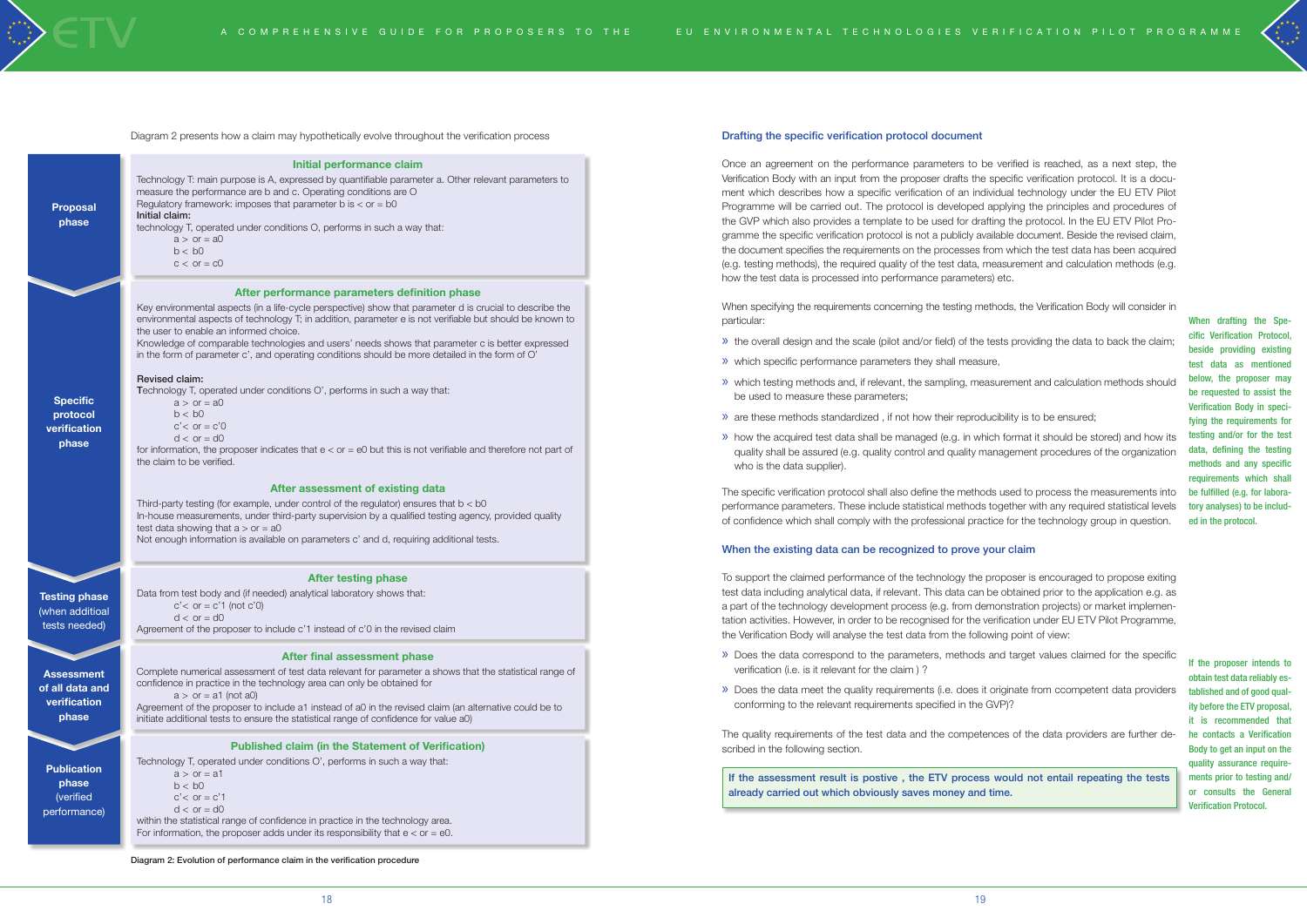The proposer must approve the test report before the test body submits it to the Verification Body.



choice of the test body and /or analytical laboratory with the Verification Body who may also advise on

The proposer plays an active role in drafting the test plan and execution of the tests. It is his responsibility to review, provide comments as requested and finally approve the test plan. For testing, the proposer will be requested to ensure access to the technology (e.g. provide, if relevant, the necessary number of technology/product units for testing, provide access to the field site etc. ) or accessories, to provide user manual and if necessary training to the testing body on the operation of the technology etc.

It is essential that the proposer coordinates the Additional tests can be performed by an independent test body at a selected test site or as in-house tests.

# When additional tests are needed and where they can be performed

Based on the review of the claim, additional tests are needed when the Verification Body states that:

- the quality requirements which these bodies shall fulfil as test data providers. » for a test body: have a quality management system in place including ETV procedures and meeting the requirements of ISO Standard 9001<sup>4</sup> or be accredited under the ISO Standard 17025<sup>5</sup> for the relevant test methods
	- » for an analytical laboratory accreditation to ISO 17025 is obligatory.
- » the submitted existing data is not acceptable in full or in part (e.g. because it does not meet the quality assurance requirements),
- » when the relevant data is incomplete to prove the claim.

To ensure that the data necessary for verification is reliable, the EU ETV Pilot Programme imposes requirements concerning quality assurance and quality management which the test bodies and the analytical laboratories should fulfil, namely:

It is also important to underline that the final assessment of the total cost associated with the verification procedure when additional tests are needed may be possible only at that point.

In some cases the proposer may choose to perform in-house tests to obtain the missing test data. For that purpose he can contract an independent test body, in coordination with the Verification Body, who will<sup>.</sup>

The proposer has a freedom of selection of an appropriate test body or analytical laboratory.

Absence of accreditation or certification of a test body does not exclude it from performing testing for verification purposes. In this case however, the proposer should be aware that in order to meet the overall quality requirements of the verification procedure, the Verification Body is obliged to check the quality management system of the test body by means of an audit. This activity will result in additional costs to be covered by the proposer.

Once the testing body is selected, the proposer is responsible for agreeing a contract it. The contract should ensure that the following activities are executed by the testing body:

- » drafting a test plan in agreement with the Verification Body taking into account the requirements of the GVP and the specific verification protocol;
- » performing the tests, ensuring the level of quality required in the specific verification protocol;
- » ensuring quality of analysis used in the test and, when applicable, the compliance of analytical laboratories with the requirements of this GVP;
- » drafting the report on the tests performed.

Upon approval by the Verification Body and the proposer, the test plan becomes an integral part of the specific verification protocol. Once the tests are completed, the acquired test data is elaborated by the testing body in a form of a test report which is provided to the proposer and the Verification Body. The test report becomes an appendix to the verification report.

- » review the testing plans elaborated by the proposer, in accordance with the relevant procedures or protocols and in agreement with the Verification Body;
- » witness the testing done by the proposer,
- » approve test reports if drafted by the proposer and if not done by the Verification Body.

The GVP includes also a set of requirements concerning the selection of an appropriate testing site to perform additional tests. The requirements concerning the testing site should be clearly stated in the specific verification protocol. The general requirements which must be considered when choosing the testing site are as follows:

- » the site must be clearly related to the matrix, purpose and operational parameters defined for the verification.
- » it must be accessible (e.g. the proposer must either provide access to the technology if installed at a field site or provide a requested number of its pieces when tested at the test body's site etc.)
- » if the technology is installed and used at the field site, the site should be free from any commercial or other interests which could influence the test results.

In principle the field site should not be dependent upon the proposer. However, if this is the only option, it must be clearly explained and justified in the specific verification protocol together with a specification of measures ensuring that the tests will be performed in an independent way.

Once the tests are completed, the test data are summarized and presented in a form of a test report drafted by the test body. The test body submits the test report to the Verification Body for final data assessment and verification.

### Step 7: Final data assessment and verification

The Verification Body collects all performance data i.e. both: accepted existing data if provided by the proposer and test data from the additional tests, and assesses: if the whole set of data is accurate and complete to verify the claimed performance, if it has been produced under the required procedures as defined in the specific verification protocol. It also reviews the procedures followed.

Also at this stage the additional information (see section Step 4) that was not a part of the verification procedures and was provided by the proposer under its own responsibility, may be considered by the Verification Body who shall assess its appropriateness and usefulness.

Based on the final assessment of data and revision of the applied procedures the Verification Body determines the final performance claim which can be considered verified under the EU ETV Pilot Programme.



<sup>4</sup> International Standardization Organisation. EN ISO 9001. Quality management systems – Requirements. 2008.

<sup>5</sup> International Standardization Organisation. General requirements for the competence of testing and calibration laboratories. ISO 17025. 2005.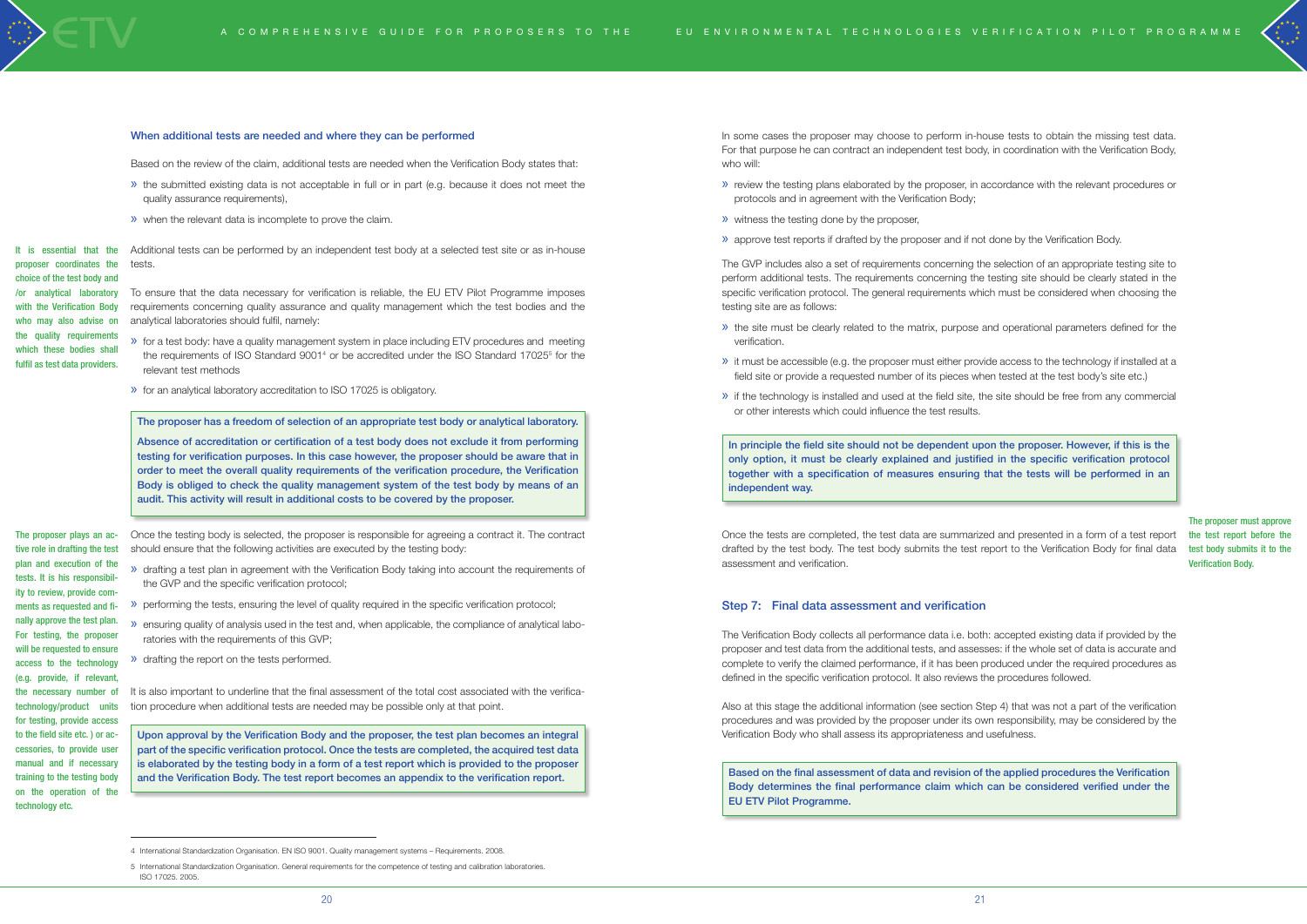

The proposers are recommended to make the verification report publicly available to make the verification result transparent and thus more attractive to the potential purchaser.

In the case when the proposer misuses the Statement of Verification i.e. violates the conditions of EU ETV Pilot Programme stated above, the Verification Body is authorised to withdraw the Statement. The Statement together with the verification report or parts of it, if published, shall then be removed from the web site on which it was published by the Commission services.

It is in the interest of the proposer to closely review and comment the verification report before it is approved.

There is no validity period defined for the statement but it is only valid as long as no major changes have been introduced to the technology which could have an effect on its performance. If changes have been are made, an assessment by the Verification Body will be required to assess if the Statement of Verification is still valid or needs update (see also Section 3.2). The proposer is obliged to report any such changes to the Verification Body.

## How to use the verification report, the Statement of Verification and the ETV logo

In general, if the verification report is published, it should be published in full. In some cases the Verification Body may accept publication of parts of the report; however this may happen only if the legitimate interests of the proposer in relation to the verified technology, in particular intellectual property, could suffer disproportionately great harm because of the full publication of the report. Before publishing parts of the report, the Verification Body checks, that the parts to be published may not lead to any misinterpretation of the meaning or results of verification under the EU ETV Pilot Programme.

The verification report is a comprehensive summary of all verification activities carried out throughout the entire process. Its main parts include:

> If the verification report is not publicly available, the proposer may be requested to provide access it by other Verification Bodies, by the Commission services, by national accreditation bodies and by members of technical working groups. If requested, the access should be granted under the condition of confidentiality. EU and national control authorities (including the EU Court of Auditors and Anti-Fraud Office) can request access under relevant procedures.

The Statement of Verification must be published in full and it cannot be used in parts for any purpose.

The proposer should quote the Statement of Verification as follows:

XX technology has been verified for the purpose PP in YY matrix by QQ Verification Body on DD.MM.YYYY. The Statement of Verification has been registered under number NN and is accessible at the following address: http://ec.europa.eu/environment/etv/index.htm or on the dedicated website designated by the Commission services.

Also the ETV logo alone cannot be used neither on products nor on published (printed, web or other) matter other than the Statement of Verification.



### Step 8: The verification report and Statement of Verification

The verification report together with the Statement of Verification are key products of the verification procedure determining the performance of a technology verified under the EU ETV Pilot Programme.

Both documents have a predefined content and structure (templates provided in the GVP) and rules and principles of use.

- » a detailed description of the technology and its application,
- » the verified performance,
- » operational conditions under which the declared performance is achieved,
- » all measurement uncertainties and relevant assumptions taken into consideration during the verification process,
- » description of the tests performed and the obtained results,
- » final assessment of all data from the test report and from acceptable existing data prior to verification,
- » quality management and control procedures applied.

Also all relevant documents produced during verification such as the quick scan document, the proposal, specific verification protocol, the test plan and test report are included as appendices.

The verification report is drafted by the Verification body while the proposer is responsible for approving it. Under the EU ETV Pilot Programme, the report is owned by the proposer. It may be published if the proposer agrees. This issue should be regulated by the contract for verification closed between the verification body and the proposer.

The Statement of Verification is a summary of the verification report. It is a short document of approximately 4 pages which includes:

- » a summary description of the technology verified, complete denomination or reference number, purpose and conditions of use;
- » the verified performance and the operational conditions under which it is achieved;
- » a summary of the procedures followed by the Verification Body, and by test bodies where relevant, to verify the claim, including the statistical confidence range on specifications where applicable;
- » any other information necessary to understand and use the performance claim; this may include information not verified under the EU ETV Pilot Programme, however this should be clearly stated and explained.

The Statement of Verification is a key output of the EU ETV Pilot Programme to be used by the proposer in any dealings with other organisations, for marketing purposes and for official approval. It may become part of the technical documentation of the verified technology.

The Statement of Verification is drafted and, after approval of the proposer, issued by the Verification Body who signs it and transfers to the European Commission services for publication. The document has a registration number, an ETV logo and a date of issuance.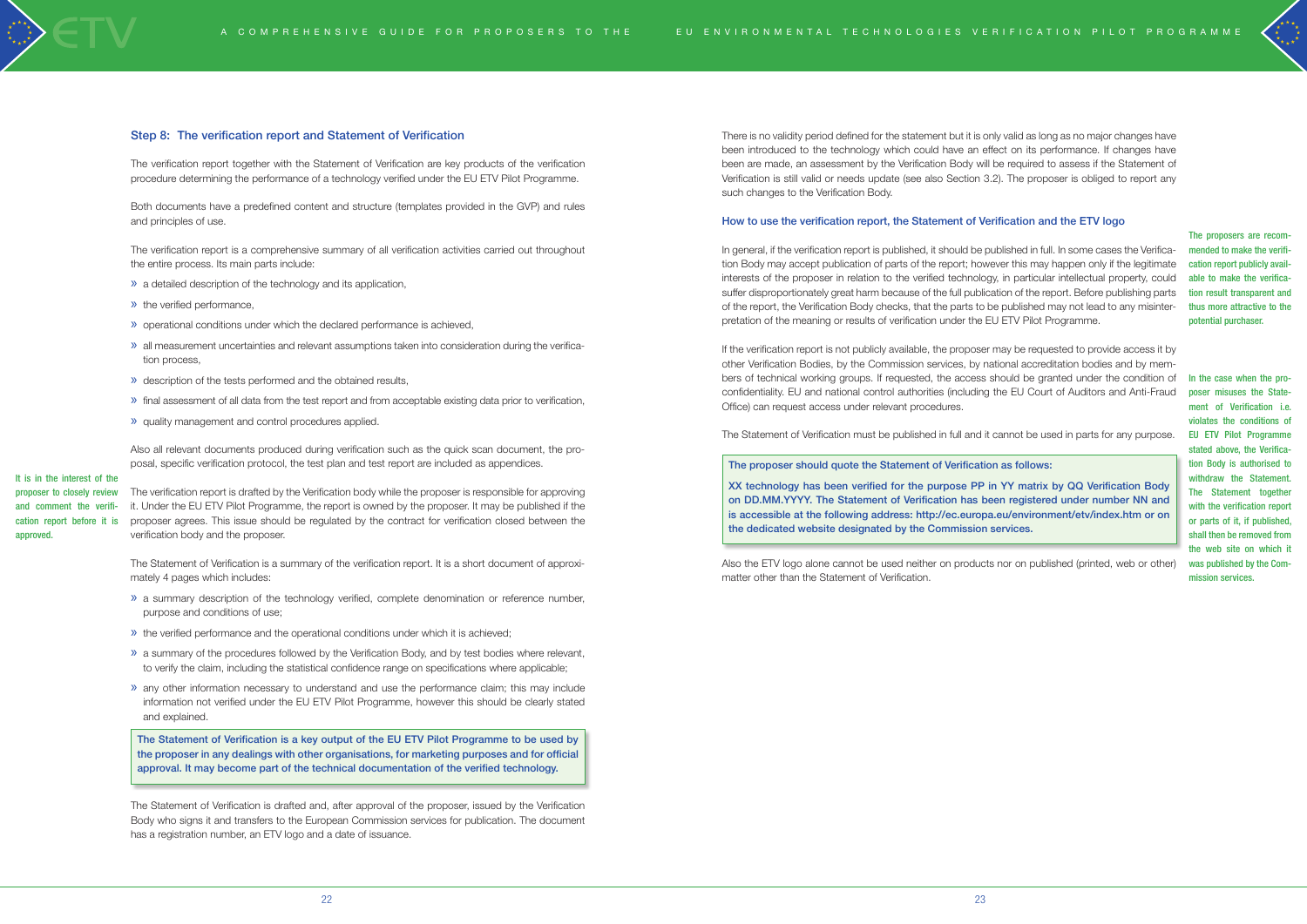

# 3. Verification completed – what's next? Complaints related to the verification of a specific technology should be made to the relevant Verifica-

The contract for verification should provide appropriate provisions regulating the details of the proposer's feedback and procedure for its collection.

To report changes to a verified technology, the proposer should contact the same Verification Body who performed the verification process and issued the Statement of Verification.

# 3.1 Providing proposer's feedback

One year after completion of the verification process the proposer will be requested by the Verification Body who performed the verification to provide feedback on the added-value of ETV in the marketing of the verified technology and the economic and environmental benefits. This will be done in a form of a survey carried out by the Verification Body.

Verification Bodies will forward the collected feedback to the Commission services. The aim of gathering this information from the proposers is to monitor the usefulness of ETV for applying verified technologies and the acquired associated environmental benefit and thus allow for a continuous evaluation and improvement of the EU ETV Pilot Programme.

# 3.2 When changes are made in the verified technology

If there are any changes made in the verified technology, the proposer is obliged to report such information to the Verification Body. The information should be supported with a set of relevant data that will enable the Verification Body to evaluate whether the conditions for verification have changed. This evaluation will be performed at the cost of the proposer.

Substitution of one part of a verified technology with another with the same documented specifications is not considered a change.

If, after evaluation, the Verification Body concludes that the conditions for verification have changed, than alternatively:

- » either the proposer engages in updating verification procedure
- » or the Statement of Verification is withdrawn.

If a technology has already been verified but changes have been made to it which have an effect on the verification conditions, a new verification procedure may be performed according to a simplified procedure. Its scope may refer only to these parameters and conditions which are relevant for the changed parameters due to the modifications, unless serious reasons lead to use the complete procedure.

# 3.3 In case of complaints

There may be three types of complaints related to the ETV procedure:

- » complaints related to specific technology verifications under ETV;
- » complaints related to the competence or qualification of a Verification Body;
- » complaints related to the EU ETV Pilot Programme procedures.

tion Body. A procedure for dealing with these complains together with the legal regime and competent legal authorities for the relations between the Verification Body and the proposer should be indicated in the contractual agreement signed by the two parties (see also section Step 5).

Complaints related to the competence or qualification of a Verification Body under the EU ETV Pilot Programme should be addressed to the national accreditation body which accredited the Verification Body for the EU ETV Pilot Programme. The quality manual of the Verification Body should provide relevant procedures to be followed that that case.

If the proposer lodges complaints related to the EU ETV Pilot Programme procedures, then he should contact the services of the European Commission co-ordinating the EU ETV Pilot Programme through the functional mailbox: ENV-ETV@ec.europa.eu

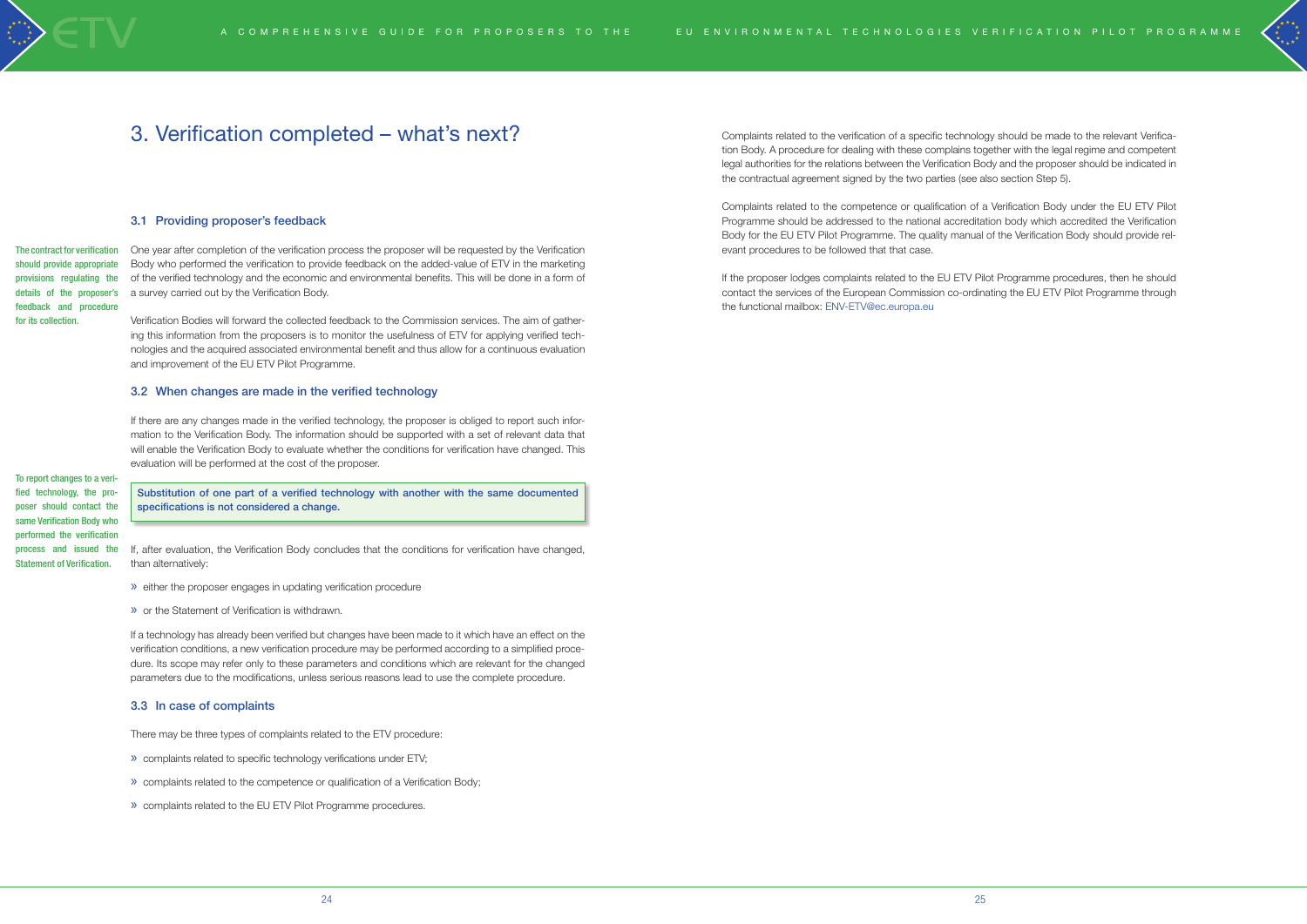

It is recommended that already at the contact phase the proposer interested in a potential joint or co-verification should check with the Verification Body:

- if a joint or co-verification with a selected ETV programme is feasible;
- if the Verification Body will be able to perform a joint or co-verification.
- » no product standards exist which would express the claimed performance parameter of your technology;
- » the innovative features are not adequately reflected by the existing standards;
- » certification and / or standards which apply to your technology are unharmonised across EU;
- » your technology offers better performance than your competitors even if the cost for the customer may be higher;
- » the market you intend to enter is populated by relatively homogeneous technologies ETV will confirm the distinctive features of your technology performance;
- » your technology is a discrete product and a complete novelty on the market and there are no actual technologies the customer may compare it with;
- » you are a new player on the market (domestic, EU, global) and your relationships with customers are not well established yet;
- » you know well the specific needs and requirements of your clients ( both industrial and public) towards the technical performance of a technology ( e.g. a drinking water purity level higher than the standard) – the ETV may open a new market for you by proving the conformity of your technology with these needs.

# 4.1 When ETV is most beneficial for marketing your technology

There is a number of cases in which ETV seems to provide the highest added value to for an environmental innovative technology which a proposer should take into consideration. These are in particular the following cases:

# 4.2 How ETV helps unlocking your global export potential: joint and co-verifications

- for technology proposer :
- obtaining a Statement of Verification that is recognized under more than one verification programme;
- minimizing the verification costs when aiming at more markets at the same time;
- for technology client :
- gaining access to technologies verified under programmes he may not be familiar with while still having the benefit of relaying on a performance proof originating from a familiar verification programme vouching for the quality and validity.



Since markets for environmental technologies are becoming globalised, the expected benefits for a proposer of having a technology verified may increase signifficantly, if the verification results are recognised beyond the EU market. One way to achieve it is to have the verification process performed in cooperation between an EU ETV Verification Body and a Verification Body from another ETV programme in the world in particular in the U.S., Canada, Korea, Japan or the Philippines. China is also launching its own ETV pilot. A list of such programmes together with the addresses of their web sites is provided in Appendix 2.

The EU ETV Pilot Programme provides opportunities for cross-border verifications already now. From the technical point of view, the cooperation between the Verification Bodies of two different ETV schemes on the verification of an individual technology may be based on two collaboration models: joint or co-verification. Diagram 3 illustrates how such cooperation between two Verification Bodies of different ETV programmes may look like.

The verification procedure is carried out similarly as under the EU ETV Pilot Programme, only with a different distribution of roles and responsibilities between the cooperating Verification Bodies and testing bodies. The roles and responsibilities of the proposer remain in principle the same.

In the situation when a Verification Body is not able to perform a joint or co-verification, it should refer the proposer to another Verification Body who is likely to do so.

In the case when a candidate technology can be verified simultaneously by two ETV programmes and the Verification Body will undertake this effort, it will also determine which cooperation model is the most suitable for a specific verification procedure as well as guide the proposer throughout the procedure.

Key benefits of a verification performed in cooperation between two or more ETV programmes are as follows

# 4. Using verifications in marketing at home, in Europe and globally



Diagram 3: Illustration of a joint verification procedure.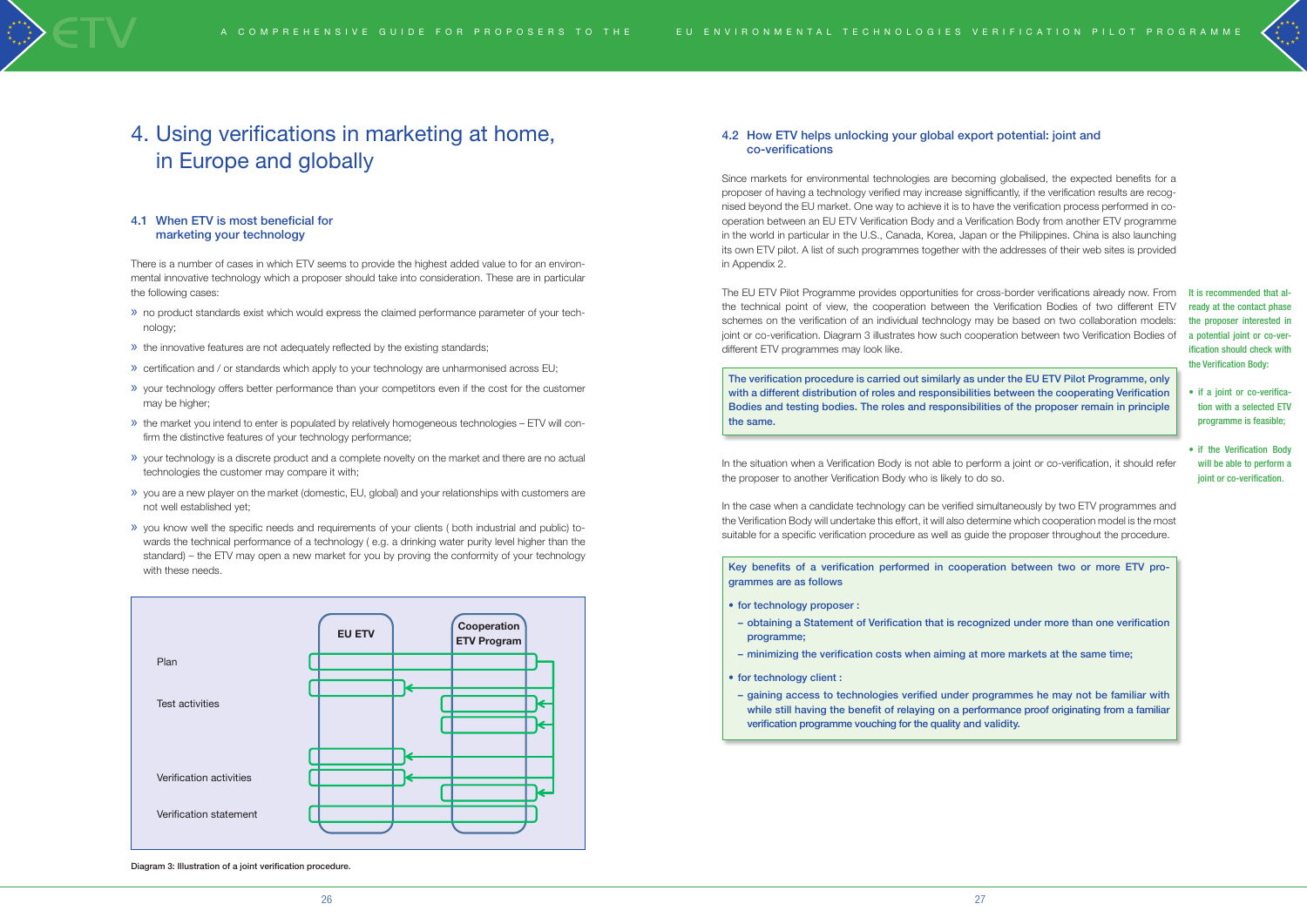### Appendix 1: List of national contact points and websites for the EU ETV Pilot Programme

| In the European Commission                                   | ENV-ETV@ec.europa.eu<br>website: http://ec.europa.eu/environment/etv/index.htm                                                                 |
|--------------------------------------------------------------|------------------------------------------------------------------------------------------------------------------------------------------------|
| In Belgium                                                   | Jean-Roger Dreze                                                                                                                               |
| (Federal Public Service for Health and Environment)          | e-mail: Jean-roger.dreze@health.fgov.be                                                                                                        |
| In the Czech Republic                                        | Marie Petrova                                                                                                                                  |
| (Ministry of Environment)                                    | e-mail: Marie.Petrova@mzp.cz                                                                                                                   |
|                                                              | Miroslav Hajek<br>e-mail: Miroslav.Hajek@mzp.cz                                                                                                |
| In Denmark<br>(Danish Environmental Protection Agency)       | Gert S. Hansen<br>e-mail: gesha@mst.dk<br>website: http://www.etv-danmark.dk                                                                   |
| In Finland                                                   | Merja Saarnilehto                                                                                                                              |
| (Ministry of Environment)                                    | e-mail: Merja.Saarnilehto@ymparisto.fi                                                                                                         |
| In France                                                    | Annie Larribet                                                                                                                                 |
| (Ministry of Industrial Renewal)                             | e-mail: Annie.larribet@finances.gouv.fr                                                                                                        |
| (Ministry of Ecology, Sustainable Development<br>and Energy) | Michel-Louis Pasquier<br>e-mail: Michel-louis.pasquier@developpement-durable.gouv.fr<br>website: http://www.verification-etv.fr                |
| In Poland<br>(Ministry of Environment)                       | Izabela Ratman-Kłosińska<br>e-mail: Izabela.Ratman-klosinska@mos.gov.pl<br>etv@mos.gov.pl<br>website: http://www.mos.gov.pl/kategoria/4675_etv |
| In the United Kingdom                                        | Leon Smith                                                                                                                                     |
| (Department for Environment, Food and Rural Affairs)         | e-mail: ETV@defra.gsi.gov.uk                                                                                                                   |

# Appendix 2: List and websites of other ETV Programmes in the world

In order to show how ETV could be used as a supportive tool for other policies, regulations and voluntary schemes potential complementarities were assessed in the framework of the project.

| US EPA Environmental Technology Verification (ETV) Program<br>www.epa.gov/etv                         |
|-------------------------------------------------------------------------------------------------------|
| Canadian Environmental Technology Verification (ETV) Program<br>www.etvcanada.ca                      |
| Korea New Excellent Technology (NET)<br>www.koetv.or.kr/engpage.do?mode=engguid                       |
| Japan Environmental Technology Verification<br>www.env.go.jp/policy/etv                               |
| <b>Philippine Environmental Technology Verification</b><br>http://etvphilippines.ph                   |
| EU Environmental Technology Verification (ETV) Pilot Programme<br>http://ec.europa.eu/environment/etv |
| China Environmental Technology Verification Pilot Programme<br>www.chinacses.org                      |

# 5. Appendices **Afterword: The AdvanceETV Project** 6.

AdvanceETV was a coordination action on Environmental Technology Verification (ETV) funded by the 7th Framework Programme of the European Union between 01/2009 – 07/2012.

The overall target of AdvanceETV with its 12 partners from Germany, Spain, Sweden, Poland, Denmark, the Netherlands, Belgium, the UK, USA and Canada was to bring together the already proposed schemes and protocols prepared within the previous EU ETV activities and to link them with outcomes of already existing ETV systems worldwide.

Furthermore AdvanceETV aimed at building an international framework for cooperation and mutual recognition by supporting the cooperation of the European Commission and the international ETV activities, e.g. the International Working Group on ETV (IWG-ETV).

To achieve these aims AdvanceETV supported the development of the EU ETV Pilot Programme by drafting the General Verification Protocol (GVP) based on the analysis of former EU FP6 projects dealing with ETV. The GVP is the main technical reference for the implementation of ETV procedures and co-ordination at the European level.

AdvanceETV has also helped develop a framework for international mutual recognition on ETV, in particular by drafting a framework for co-/joint verification at international level tested on real verifications with US, Canada and EU. Several AdvanceETV partners contributed to the work of the IWG-ETV by the preparation of requirements for an ETV programme laid down in the documents "ETV Framework and Policy" and "ETV Procedure", which are used for the development of a new ISO-ETV standard.

In several conferences and workshops AdvanceETV informed the stakeholders (technology providers, technology purchasers/ users, policy makers) about the principles of ETV and the current status of ETV in Europe and internationally.

More information on AdvanceETV and reports addressing the achievements of the project are available at www.eu-etv-strategy.eu.



# Coordination Action on Environmental Technology Verification (ETV ) – Building a framework for international cooperation